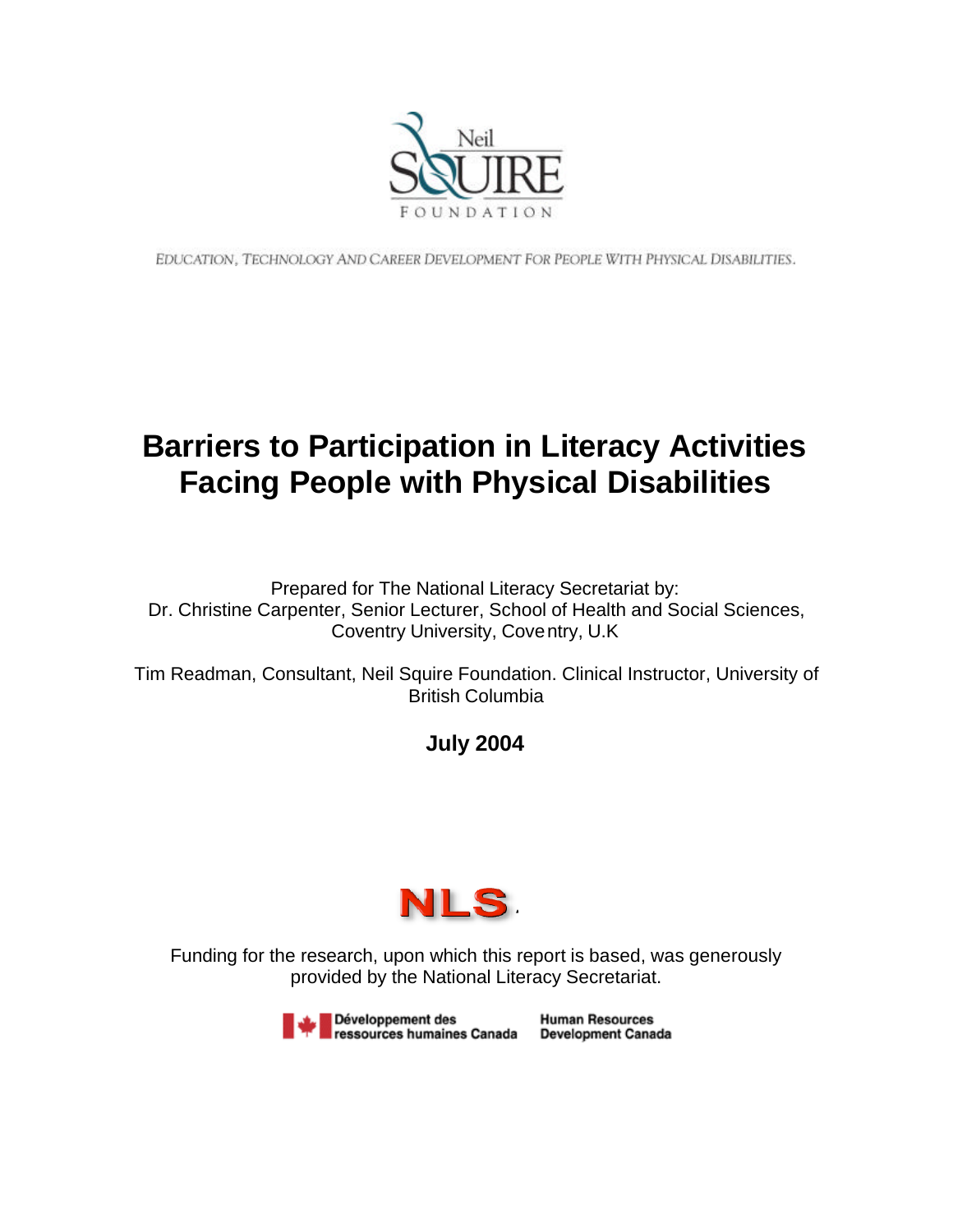#### **Barriers to Participation in Literacy Activities Facing People with Physical Disabilities**

| <b>Table of Contents</b><br>Acknowledgements                                                                                                                                                                                                                                                                                                                                                                                                                                                                                                                                                          | Page<br>$3 - 4$                                                                                                       |  |  |
|-------------------------------------------------------------------------------------------------------------------------------------------------------------------------------------------------------------------------------------------------------------------------------------------------------------------------------------------------------------------------------------------------------------------------------------------------------------------------------------------------------------------------------------------------------------------------------------------------------|-----------------------------------------------------------------------------------------------------------------------|--|--|
| <b>The Neil Squire Foundation</b>                                                                                                                                                                                                                                                                                                                                                                                                                                                                                                                                                                     | 4                                                                                                                     |  |  |
| <b>Introduction</b><br><b>Definitions of Literacy</b><br><b>Literacy Competence</b><br><b>Literacy and Disability</b>                                                                                                                                                                                                                                                                                                                                                                                                                                                                                 |                                                                                                                       |  |  |
| <b>Purpose of the Project</b>                                                                                                                                                                                                                                                                                                                                                                                                                                                                                                                                                                         | $7 - 8$                                                                                                               |  |  |
| <b>Rationale for the Project</b>                                                                                                                                                                                                                                                                                                                                                                                                                                                                                                                                                                      | 8                                                                                                                     |  |  |
| <b>Study Process</b><br><b>Data Collection</b><br><b>Participant Involvement</b><br><b>Participant Profile</b><br>Table 1: Profile of the Participants                                                                                                                                                                                                                                                                                                                                                                                                                                                | 8<br>$8 - 9$<br>9<br>$9 - 11$<br>$10 - 11$                                                                            |  |  |
| <b>Study Findings</b><br><b>Description of Self-defined Literacy Difficulties</b><br><b>Learning Assessment</b><br><b>Barriers to Learning</b><br>The Emotional Response to Literacy Difficulties 13<br><b>Attitudes and Expectations of Others</b><br><b>Negative Experiences of School</b><br><b>Access to Programs and Technology</b><br><b>Motivation to Upgrade Literacy Skills</b><br><b>Reclaim Self-esteem</b><br><b>Afford New Interests and Opportunities</b><br><b>Enjoy Reading and Writing</b><br><b>Communicate With the World</b><br><b>Identifying Specific Literacy Problems and</b> | $12 - 21$<br>12<br>$12 - 13$<br>$13 - 17$<br>$13 - 16$<br>$16 - 17$<br>17<br>$18 - 19$<br>18<br>18<br>$18 - 19$<br>19 |  |  |
| <b>Strategies to Promote Learning</b><br><b>Writing Problems and Strategies</b><br><b>Reading Problems and Strategies</b><br><b>Facilitators of Literacy Learning</b>                                                                                                                                                                                                                                                                                                                                                                                                                                 | 20<br>20<br>$20 - 21$<br>21                                                                                           |  |  |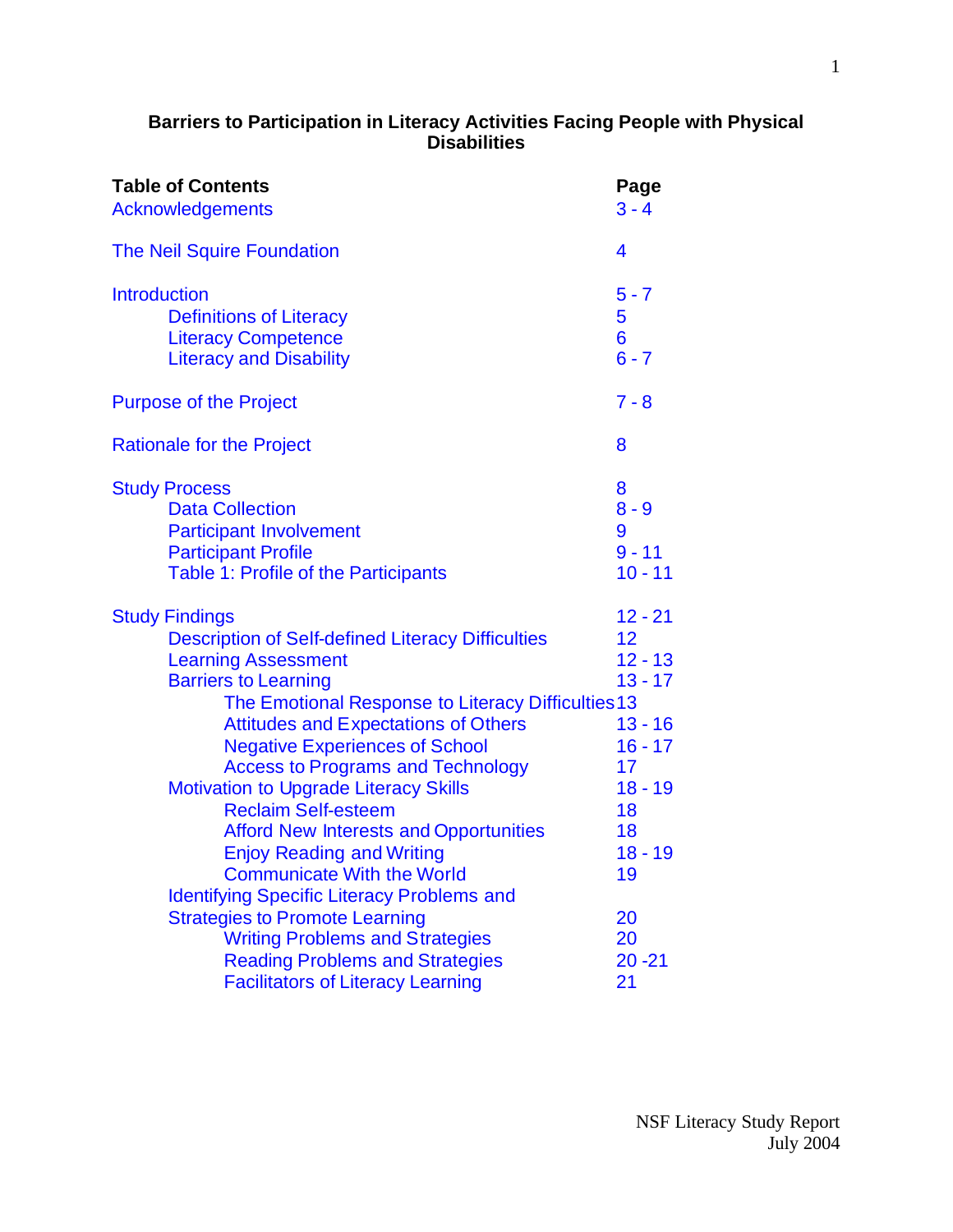<span id="page-2-0"></span>

| <b>Recommendations / Useful Strategies</b>                |           |  |  |  |
|-----------------------------------------------------------|-----------|--|--|--|
| <b>Awareness</b>                                          |           |  |  |  |
| <b>Assessment</b>                                         |           |  |  |  |
| <b>Principles of Adult Education</b>                      | $22 - 23$ |  |  |  |
| Pacing                                                    | 22        |  |  |  |
| Autonomy and self-direction                               | $22 - 23$ |  |  |  |
| <b>Life Experience</b>                                    | 23        |  |  |  |
| <b>Goal Orientation</b>                                   | 23        |  |  |  |
| <b>Relevancy</b>                                          | 23        |  |  |  |
| <b>Practicality</b>                                       | 23        |  |  |  |
| <b>Respect</b>                                            | 23        |  |  |  |
| Self-Esteem / Confidence                                  | 23        |  |  |  |
| <b>Professional Development of Literacy Practitioners</b> | 24        |  |  |  |
| <b>Previous Experience</b>                                | 24        |  |  |  |
| <b>Peer Instructors</b>                                   | 24        |  |  |  |
| <b>Need for Sensitivity Training</b>                      | 24        |  |  |  |
| <b>Support for Literacy Practitioners / Instructors</b>   | 24        |  |  |  |
| Accommodation                                             | $24 - 25$ |  |  |  |
| <b>Resources, Learning Materials</b>                      |           |  |  |  |
| and Technology                                            | 24        |  |  |  |
| Approaches to Learning and Teaching                       |           |  |  |  |
| <b>Techniques</b>                                         | 24        |  |  |  |
| <b>Opportunity to Practice</b>                            | 24        |  |  |  |
| <b>The Learning Environment</b>                           | 25        |  |  |  |
| <b>Architectural Modifications</b>                        | 25        |  |  |  |
| <b>Funding</b>                                            | 25        |  |  |  |
| <b>Transportation</b>                                     | 25        |  |  |  |
| Partnership                                               | 25        |  |  |  |
| <b>Conclusion</b>                                         |           |  |  |  |
| <b>References</b>                                         |           |  |  |  |
| <b>Appendix 1: Interview Questions Guide</b>              |           |  |  |  |
| <b>Appendix 2: Guidelines for Research Assistants</b>     |           |  |  |  |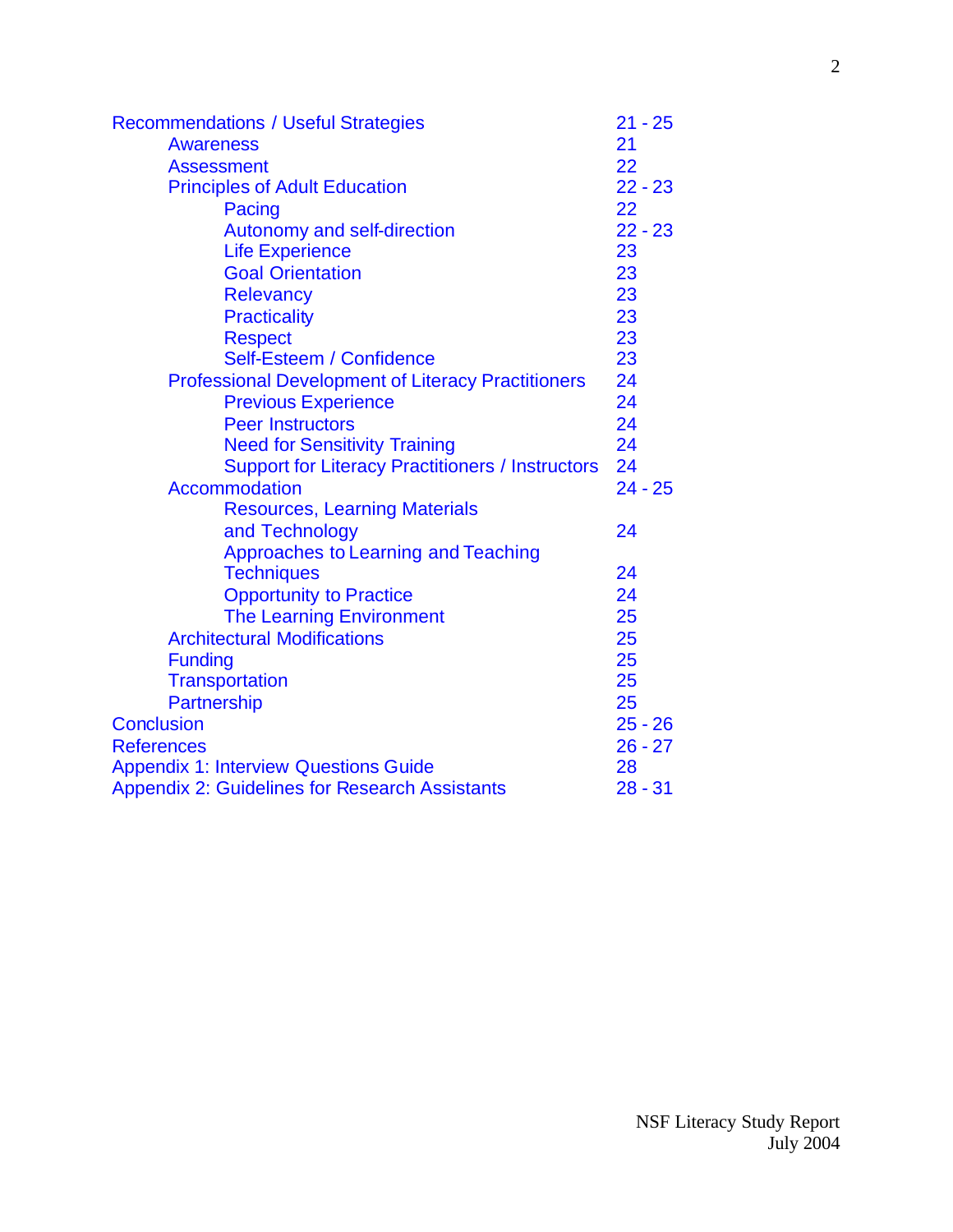#### **Acknowledgements**

Funding for the research, upon which this report is based, was generously provided by the National Literacy Secretariat. Their mission is to ensure that Canadians have opportunities to develop and improve their ever-expanding literacy skills needed to function at work, at home and in the community, and to support the development and dissemination of information on literacy issues to increase awareness and understanding.

The following individuals lent their support and contributed their ideas and expertise to the project:

- The participants in British Columbia, New Brunswick, Ontario and Saskatchewan who agreed to be interviewed for this study and who generously shared their literacy activity experiences with us.
- The project advisory group and steering committee members:
	- ÿ Joel Macht: Program Coordinator, NSF, British Columbia
	- ÿ Manal Allagabo-Ahmed: Literacy Practitioner, NSF. Saskatchewan
	- ÿ Rod Ashfield: Acting Regional Manager, NSF, Saskatchewan
	- ▶ Kathy Innes: Literacy Practitioner, OCDSB/NSF, Ontario
	- $\triangleright$  Rachel Derks: Literacy Tutor, NSF, Ottawa.
	- $\triangleright$  May Burrell: Regional Manager, NSF, New Brunswick
	- ▶ Sandra Doucette: Literacy Practitioner, NSF, New Brunswick
	- ÿ Randy Dickinson: Executive Director of the New Brunswick Premier's Council on the Status of Disabled Persons
	- $\triangleright$  Teena Thomlinson, Executive Director, Disabled Persons Community Resources, Ottawa
	- $\triangleright$  Laurie Beachell: Council of Canadians with Disabilities
	- ÿ Steve Zary: South Saskatchewan Independent Living Centre (SSILC)
	- ÿ Kim Blevins: Communications Coordinator, Saskatchewan Literacy Network
	- $\triangleright$  Shelley Hourston: Program Director, BC Coalition of People with Disabilities
	- $\triangleright$  Wellness and Disability Initiative, Health Literacy Network
	- ▶ Claudette Larocque: Information Officer, Learning Disability Association of Canada
	- ▶ Marcello Perseo: Career Development Facilitator, Ottawa-Carleton Independent Living Centre (OCILC)
	- $\triangleright$  Pat Colpitts: Literacy Practitioner, Regina
	- $\triangleright$  Angie Allard: HRDC, BC
	- ÿ Starr Mass: Independent Project Advisor, BC Coalition of People with **Disabilities**
	- $\triangleright$  Linda Mitchell: Executive Director, Literacy BC
	- $\triangleright$  Jan Greer Langley: Executive Director, New Brunswick Coalition for Literacy
	- ▶ Ron Harris: PhD., L. Psych.: Administrative Director, River Valley Health
	- ÿ Lucas Foss: Capilano College, North Vancouver, BC
	- ÿ Don Bentley: Capilano College, North Vancouver, BC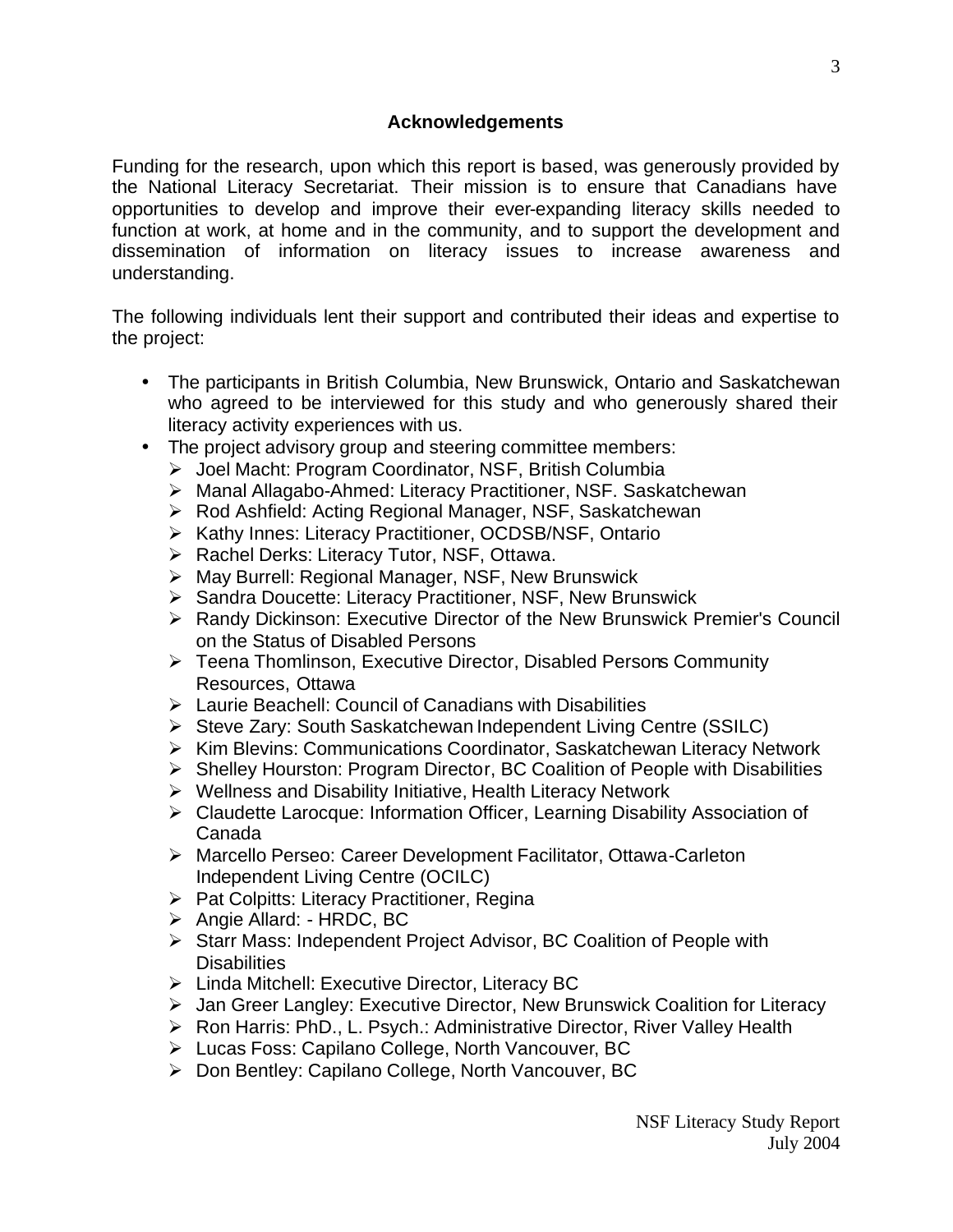#### <span id="page-4-0"></span>**Researchers**

- Primary Investigator: Dr. Gary Birch, Executive Director, Neil Squire Foundation
- Secondary Investigators: Dr. Christine Carpenter, Senior Lecturer, School of Health and Social Sciences, Coventry University, Coventry, U.K. and Tim Readman, Consultant, Neil Squire Foundation. Clinical Instructor, University of British Columbia

## **Project Managers**

- Tim Readman, Consultant, NSF, BC.
- Ellen Cornell, NSF Regional Manager, Central Canada, Ottawa; National EASE Manager.

## **Research Consultant**

• Dr. Christine Carpenter

#### **Research Assistants**

- Lilaine Galway Victoria, BC (Interviewer)
- Julie Poulin, Occupational Therapy student, Ottawa, ON, (Interviewer, Literature search)
- Jake Reid, Managing Director, NB Easter Seals March of Dimes, (Interviewer)
- Linda Tanner, NSF Participant, SK. (Interviewer)
- Cory Anderson, Anderson Research Consulting, Vancouver, BC (Literature search)

## **Transcription Services**

• Maureen Kirkpatrick

## **The Neil Squire Foundation**

#### **Mission**

The Neil Squire Foundation (NSF) is a Canadian not-for-profit organization that provides education, technology and career development for people with disabilities. Through direct interaction with these individuals we research, develop, and deliver appropriate innovative services and technology to meet their needs.

For information contact: [info@neilsquire.ca](mailto:info@neilsquire.ca) or visit [www.neilsquire.ca](http://www.neilsquire.ca)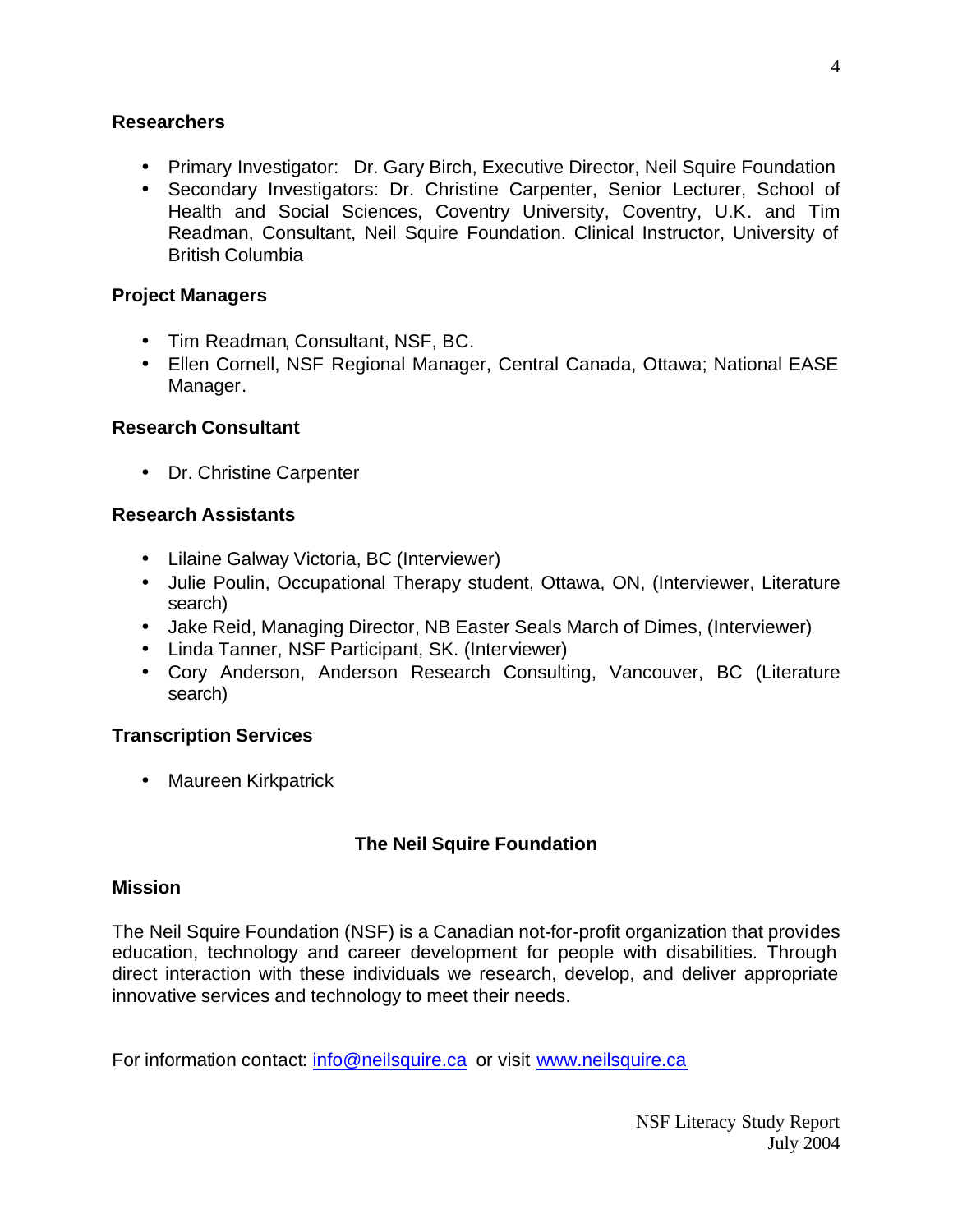## **INTRODUCTION**

#### <span id="page-5-0"></span>**Definitions of Literacy**

Literacy is a basic requirement for participation in educational, vocational and other community activities. Definitions of literacy developed in the past decade have become more unified and comprehensive and, as such, are becoming more and more relevant as society becomes more knowledge and information based. A common definition of literacy used by many organizations today is:

> Literacy includes the basic skills of reading, writing, and numeracy as well as computer skills and the 'soft skills' of leadership, problem solving, critical thinking, conflict resolution and communication with co-workers and customers in the workplace.

*Learning@WORK website, (1999) <http://www3.sk.sympatico.ca/liters/>*

In the Statistics Canada report (1996) *Reading the Future*, based on the findings from the International Adult Literacy Survey (IALS), literacy is defined as "the ability to understand and use written information to function in society, to achieve goals, and to develop knowledge and potential"(p. 4). This definition further divides the concept into three sub-types:

- (1) Prose literacy: the ability to understand and use information from texts, including labels, pamphlets and media articles.
- (2) Document literacy: the ability to identify and utilize information from a variety of formats including charts, tables, graphs and maps.
- (3) Quantitative literacy: the ability to identify and manipulate numbers from a variety of formats using text instruction.

The Western Canada Workplace Training Network (1996) identified five levels of literacy for each of these sub-types (i.e. prose, document and quantitative types):

Level 1 indicates very low literacy skills, where the individual may, for example, have difficulty identifying the correct amount of medicine to give a child from the information found on the package.

**Level 2** respondents can deal only with material that is simply, clearly laid out and in which tasks involved are not too complex. This is a significant category, because it identifies people who may have learned to use their lower literacy skills in everyday life, but who would have difficulty learning new job skills requiring a higher level of literacy.

**Level 3** is considered as the minimum desirable threshold in many countries but some occupations require higher skills.

**Level 4 and 5** show increasingly higher literacy skills requiring the ability to integrate several sources of information or solve complex problems.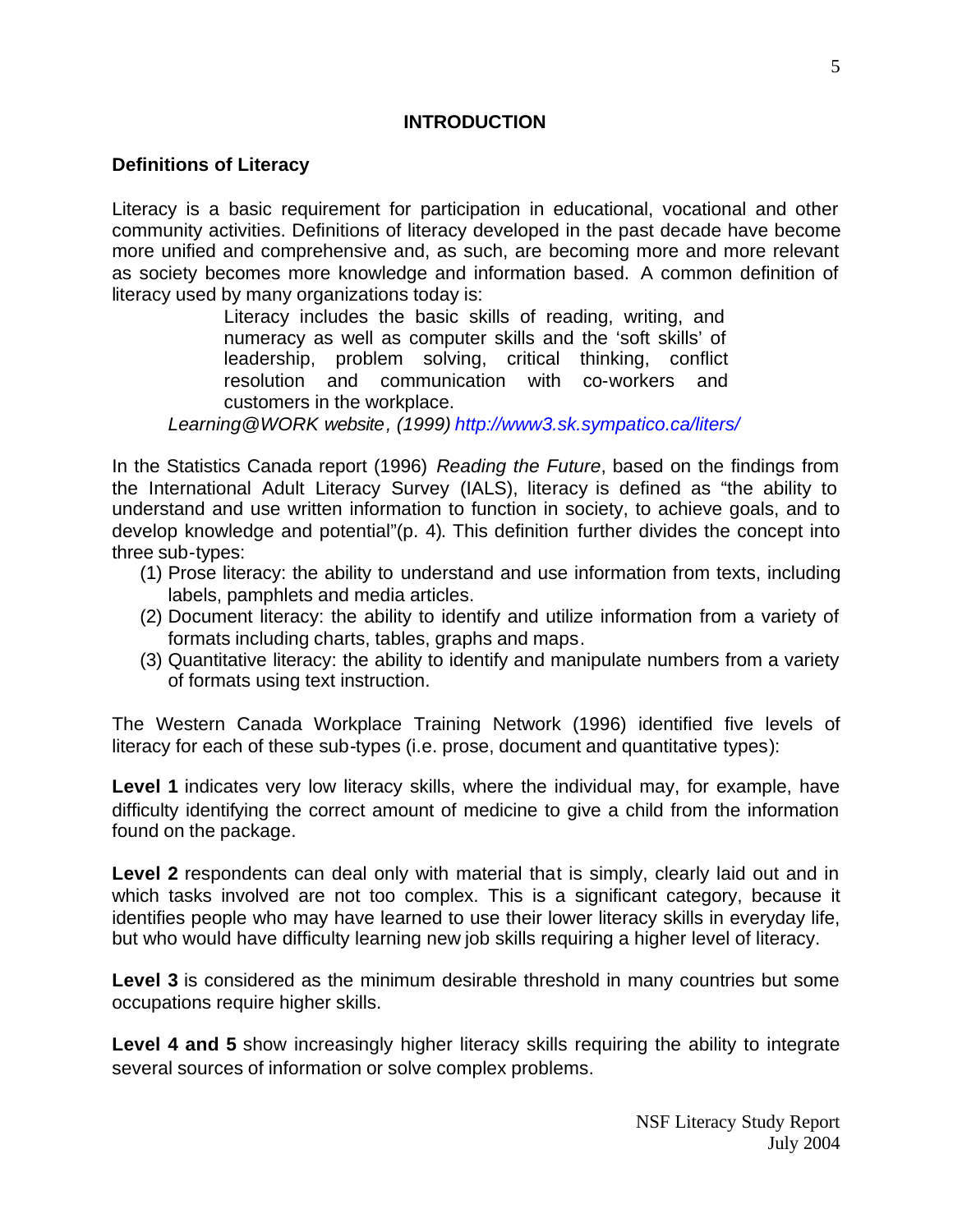#### <span id="page-6-0"></span>**Literacy Competence**

Macht (2000) in his report *Literacy and Disability* found competent literacy skill to be associated with employment stability, higher incomes and access to knowledge – based employment. Literate individuals have a greater opportunity to receive training and improve their employability. Literacy skills are linked to work skills, health and selfesteem. Poor literacy skills reduce a person's opportunities in the labour market and these individuals are more likely to live in poverty than those who are more highly educated (pp. 8 - 11).

#### **Literacy and Disability**

Kapsalis (1999) reported the results of a statistical analysis of the IALS entitled *The Effects of Disabilities on Literacy* and found that 77% of people with learning disabilities (52% at Level 1) and 48% of people with physical disabilities in Canada function below Level 3 (15% at Level 1). The definition of "disability" used in this analysis was very broad and the report did not include those individuals over the age of 55; however, the report does draw attention to the complexity of the issues related to physical disability and the fundamental impact on an individual's quality of life of not attaining a minimum of Level 3 literacy and not having the opportunity to practice literacy skills in a social, volunteer or work context - the well-documented "use it or lose it" phenomenon (Statistics Canada, 1996).

People with physical disability often have a lower likelihood of employment success and of succeeding in a competitive job market because they are more frequently faced with multiple barriers as a result of their disability (Macht, 2000). Many people with significant disabilities have not had the opportunity to participate in basic educational programs within the conventional school system. This unfortunate situation has usually been attributed to barriers relating to access and communication, for example, the poor levels of literacy within the community of people with disability is related to the lack of opportunities for education (Darville, 1992). Panitch and Ticoll (1995) concluded that the legacy of a segregated education system and few literacy program options for people with disabilities in Canada is lower educational attainment, poor literacy skills and high unemployment rate.

A number of studies (Neil Squire Foundation, 1999; Panitch & Ticoll, 1995; Lockert, 1999) identified the lack of accessible literacy programming and services for people with disabilities that are learner-centred and inclusive. Learning disabilities, environmental barriers and health concerns also exclude this population from participating in currently available programs. Many people with complex multiple physical and learning disabilities require one-to-one attention, a specially designed environment and specialized equipment in order to make learning accessible and to facilitate learning new skills. Based on these previous studies and an extensive literature review Macht (2000) made the following general recommendations aimed at improving literacy opportunities and outcomes for people with disabilities: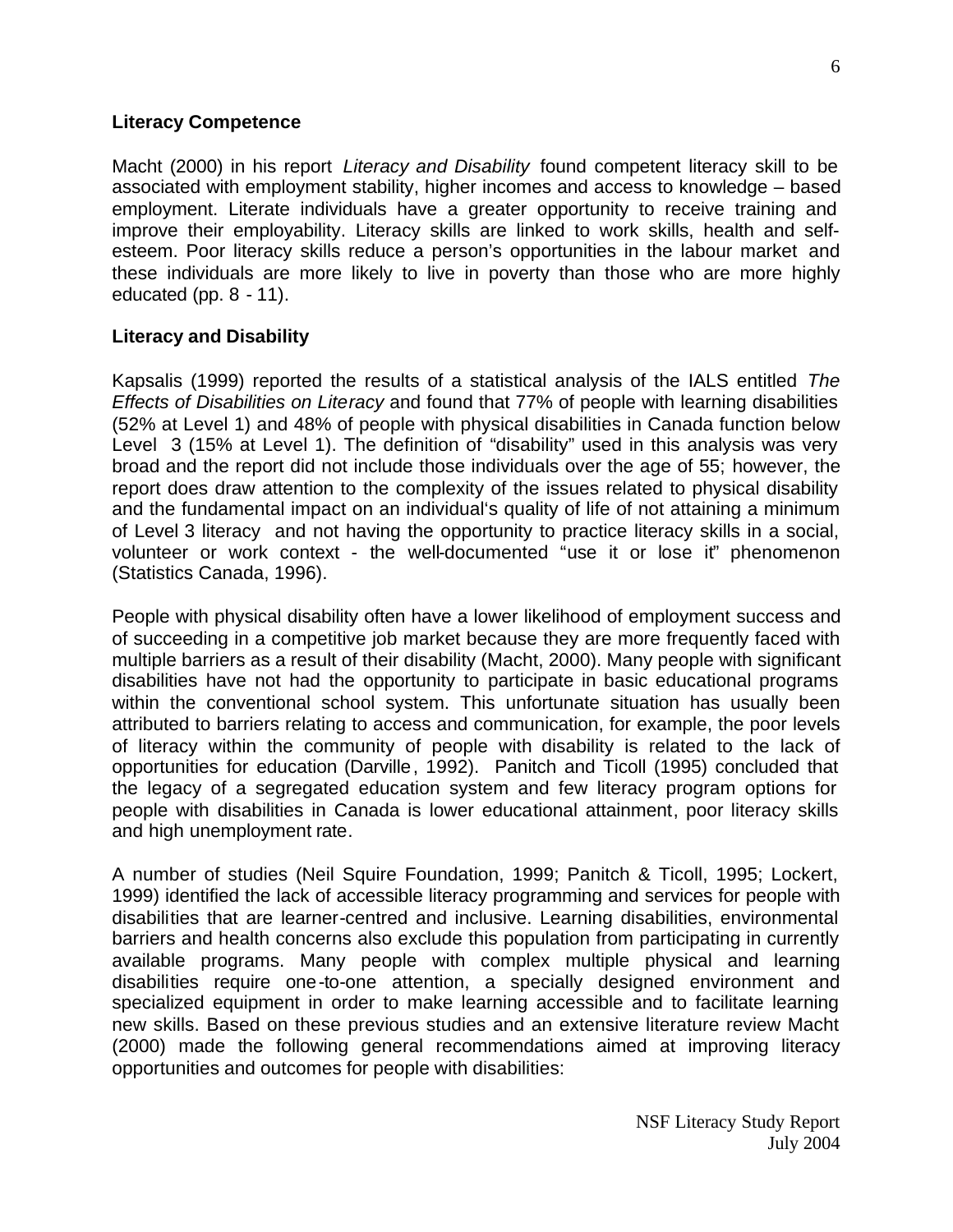- <span id="page-7-0"></span>1. Make all mainstream literacy programs accessible to people with all types of disabilities.
- 2. Foster cooperation and linkages within and between the literacy and disability communities.
- 3. Facilitate the documentation and widespread dissemination of best practices.
- 4. Provide opportunities for trainer education.

By providing effective literacy training the potential for some of this group to move on to further educational and career development activities can be facilitated. This would increase the opportunities for community integration or "full citizenship" for those who are most marginalized by their disability and ultimately create opportunities for improvements in their vocational, social, and economic status (Macht, 2000).

Considerable work has been done over the past decade in determining the critical role of language acquisition and the complex barriers to achieving literacy competency experienced by children with disabilities who use augmentative and alternative communication (ACC). These authors stress the need to balance a variety of academic and social literacy activities and the importance of weaving reading, writing and communicating together, and involving others in the learning activities, such as parents, family members and friends within the context of the learner (Sturn & Clendon, 2004; Paul, 1997). In contrast, Brewster (2004) suggests that "adult literacy has been seen as a set of neutral, measurable, asocial technical skills" (p. 46) and as primarily an individual achievement. He also notes that this remains the dominant conception in almost every sphere of adult literacy teaching and intervention. This "autonomous" approach parallels society's attitude towards disability as an individual problem of disease, incapacity, impairment and tragedy (Hammell, 1992) and contributes to the marginalization of people with disability. Literacy is not a single entity; there are multiple ways in which we act out our uses and meanings of reading and writing in different social contexts (Brewster, 2004; Street, 1994).

Little research has, however, been conducted to explore these multiple interpretations of the meaning of literacy from the perspective of the individuals with physical disability (Brewster, 2004; Butler, 1991). This type of consultation is a crucial component in developing effective literacy programs that address the needs of both this population and specific individuals (Macht, 2000). Practitioners in the literacy community have been extensively consulted with regard to professional development needs; however, "there seems to be very little information about any concerns people with disabilities themselves have regarding literacy programs" (Macht, 2000, p. 27).

## **Purpose of the Project**

The purpose of this project, funded by the Canadian National Literacy Secretariat (NLS), is to explore issues of accessing and participating in literacy programs and otherwise improving literacy skills from the perspectives of people who have a physical disability. Information, based on their perceptions and experiences, has been sought about the factors – both personal and systemic – that facilitate and prevent people with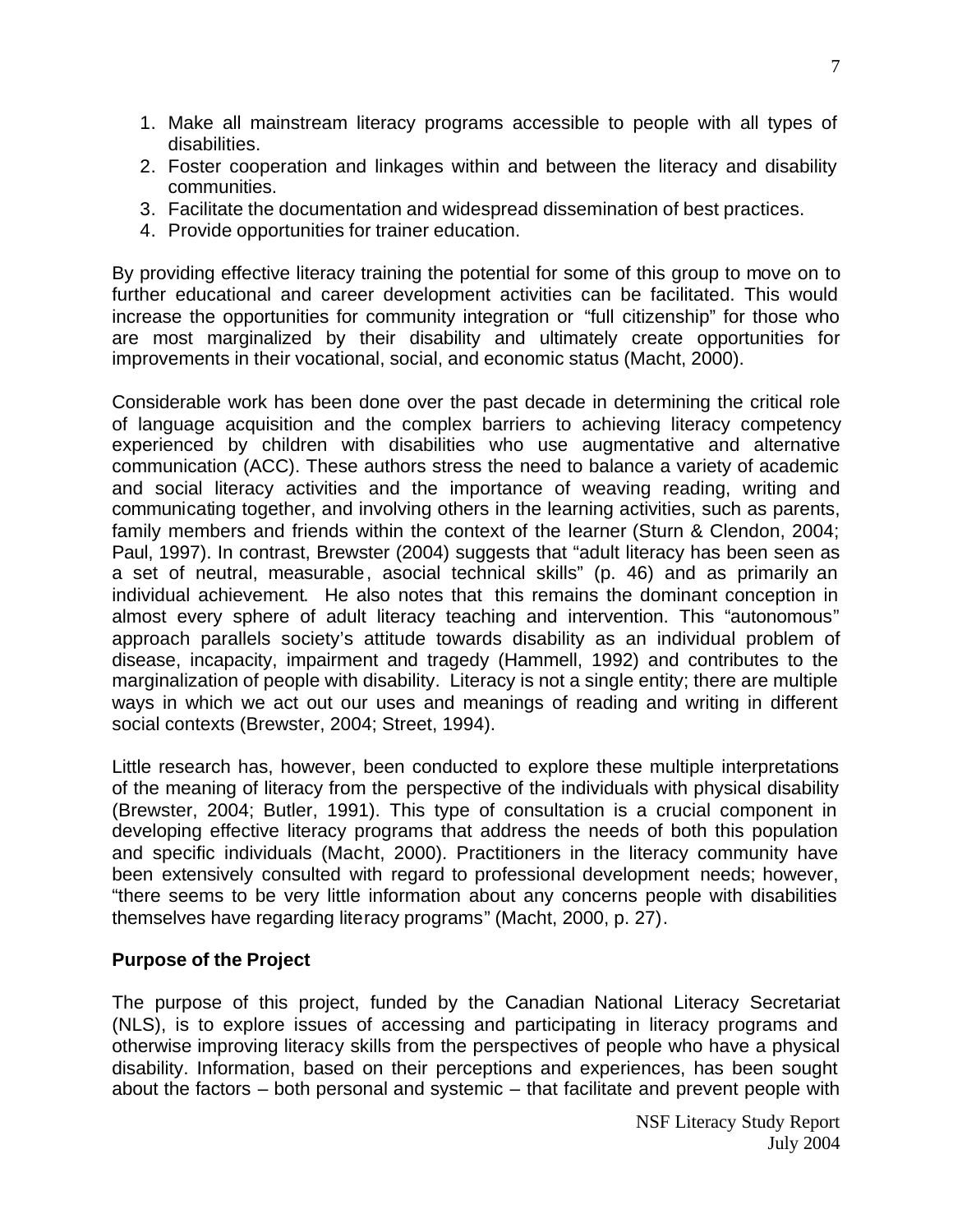<span id="page-8-0"></span>disabilities from participating in literacy initiatives. The study findings will be used to generate meaningful recommendations for improving the accessibility<sup>1</sup> of literacy programs and learning activities for people with disabilities.

#### **Rationale for the Project**

Literacy training for many people with disabilities plays a critical role in helping them move from a place of marginalization towards the mainstream of society. As a review of the literature revealed there is little or no available data describing the personal experiences of people with disabilities *who have difficulties with literacy*. This absence of information collected directly from people with disabilities who experience firsthand the disadvantages of low levels of literacy skill makes it difficult to state categorically what they perceive the barriers to developing and improving their literacy skills to be.

Our experience at the Neil Squire Foundation over the past twenty years has led us to believe that limited literacy presents a barrier to independence, community integration, education, employment, and, in general, adversely impacts one's self- esteem and a sense of self-worth. Conducting research in this area has enabled us to identify and better understand the impact that limited literacy skills has on one's quality of life, and the complex barriers presented to those who wish to develop and improve their literacy skills.

## **STUDY PROCESS**

#### **Data Collection**

 $\overline{a}$ 

This study employed a qualitative research approach and used semi-structured interviews as the method of data collection. These interviews involved a series of predetermined; open–ended questions (refer to Appendix 1). The interview schedule was used as a guide for all the interviews and allowed both the interviewer and the participant to maintain the focus of the interview and yet have the flexibility to probe for details about a specific topic or discuss issues as they arise. Each interview was audiotaped and transcribed verbatim with the permission of the participant.

Interviews were conducted in a number of different locations in British Columbia, New Brunswick, Ontario and Saskatchewan. The project manager (BC) conducted the interviews in British Columbia. Research assistants who conducted the interviews in the other provinces were recruited by advertising the position through various faculty members at the Universities of New Brunswick, Ottawa, Regina and British Columbia and via the regional offices of Neil Squire Foundation. These individuals were mostly graduate students in the health sciences and were provided with some written guidelines (refer to Appendix 2) and reported to the local Neil Squire Foundation offices.

 $1$  For the purpose of this project, the term "accessibility" has been defined in the broadest terms to include not only access into buildings and premises and availability of support services, such as, attendant care, technical aids or assistive devices etc., but also the attitudes of others to disability.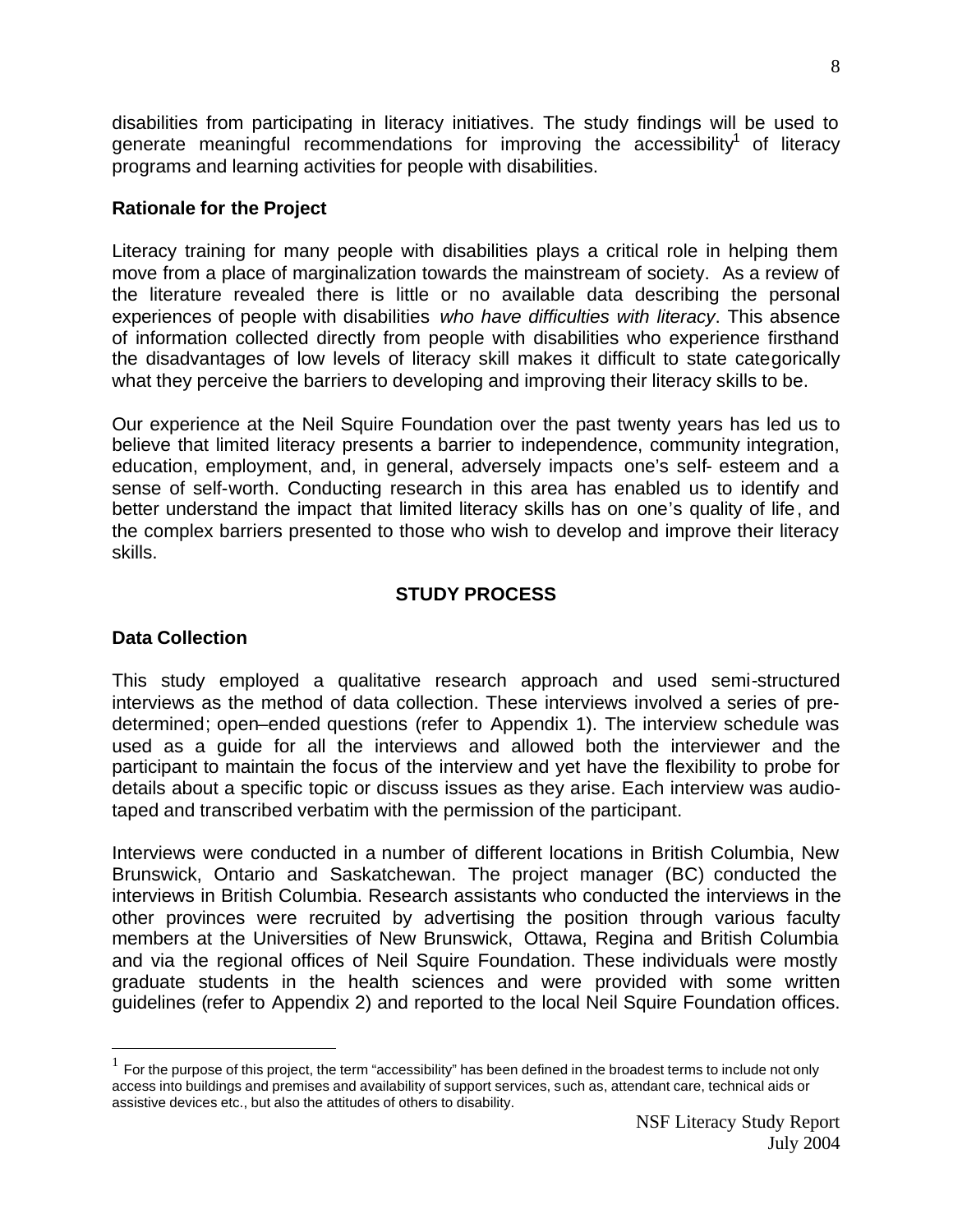<span id="page-9-0"></span>They were also asked to commit to maintaining confidentiality and to provide field notes in which they reflected on the interview process after each interview.

#### **Participant Involvement**

In accordance with the qualitative research approach a "snowball" sampling method was a used by which representatives of the participant group were approached and asked to suggest names of, and even make the initial contact with, other people who might be interested in participating in the study. Permission was obtained to call these people or they were encouraged to contact the researchers directly expressing their interest.

Participants recruited self-identified as having 'difficulties with reading and writing.' The inclusion criteria were minimal, namely; participants were over 19 years of age, had a physical disability related to mobility and agility, had not attended a formal adult literacy program or had attended and dropped out before completion, and had the cognitive and intellectual capacity to appropriately give informed consent to participate in the interview process. The purpose of the study and their involvement was explained at the beginning of each interview and a verbal consent recorded on the tape. Throughout the study, and in disseminating the results, the participants will be referred to by a code derived from the abbreviation for the province they were interviewed in and an interview number.

## **Participant Profile**

Twenty-seven participants with diverse disabilities were involved in the study (Table 1: Profile of the Participants); 12 in British Columbia, 6 in New Brunswick, 7 in Ontario and 2 in Saskatchewan. The participant group consisted of sixteen women and eleven men. The age of the participants ranged between 19 and 58 years, while the age of two participants was not known. The average age based on the obtained data was 40 years and the mean was 38 years. Twenty-five of the participants live in urban (large city) locations, such as, Moncton, Fredericton, Ottawa, Regina, Vancouver and Victoria while the remaining two live in the more rural areas of Perth-Andover and Bath, New Brunswick. The participants self-identified as having a diversity of disabilities (see Table 1), one participant was non-verbal and one had significant speech difficulties. Two participants (NB4 and NB5) had acquired their disability since attaining adulthood. Three participants spoke more than one language; one (ON3) spoke Greek, English and French and also knew American sign language, two (NB5, NB6) spoke English and French, and one participant's (BC3) first language was Finnish. Two participants were working at the time of the interview for Statistics Canada and as a Licensed Practical Nurse (LPN). Four participants (NB5, ON2, ON4 and SK2) identified that they had children and were actively parenting.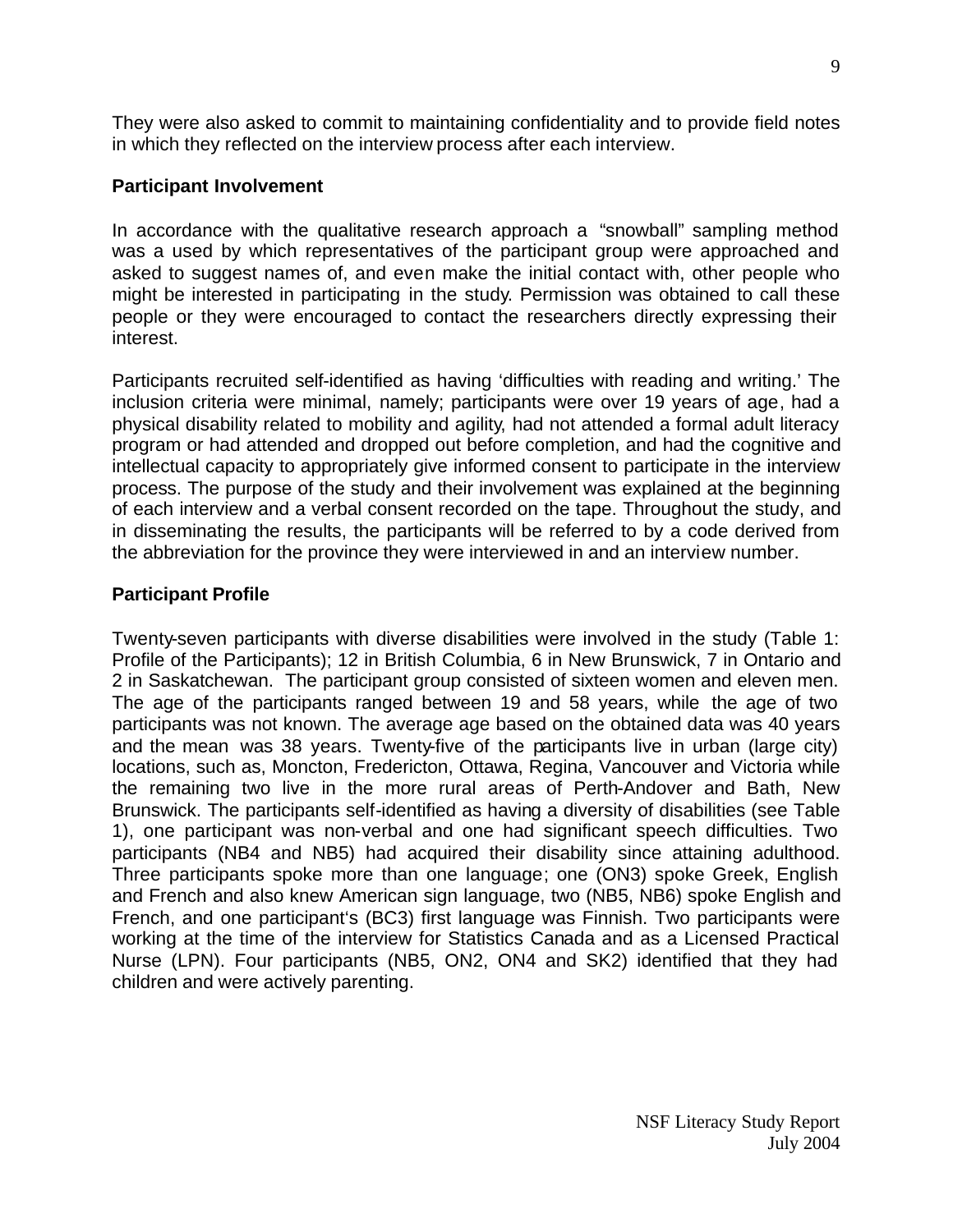## <span id="page-10-0"></span>**Table 1: Profile of the Participants**

| BC <sub>1</sub><br>F<br>3<br>41<br>Vancouver<br>Unknown<br>$\overline{3}$<br>M<br>BC <sub>2</sub><br>41<br><b>Cerebral Palsy</b><br>Vancouver<br>$\overline{3}$<br>BC <sub>3</sub><br>M<br>41<br>Vancouver<br>Unknown<br>$\overline{43}$<br>M<br>BC4<br><b>Cerebral Palsy</b><br>Vancouver<br>Epilepsy<br>$\overline{F}$<br>BC <sub>5</sub><br>43<br>3<br>Richmond<br><b>Cerebral Palsy</b><br>Recording<br>incomplete<br>$\mathsf F$<br>BC <sub>6</sub><br>3<br>47<br><b>New Westminster</b><br>Right Hemiplegia<br>$\overline{\mathsf{F}}$<br>3<br>51<br>BC7<br><b>Cerebral Palsy</b><br>Vancouver<br>Non-verbal uses speech<br>synthesizer<br>BC <sub>8</sub><br>$\mathsf F$<br>3<br>44<br><b>Cerebral Palsy</b><br>Aldergrove<br>$\overline{\mathsf{F}}$<br>BC <sub>9</sub><br>Not identified<br>58<br>Vancouver<br><b>Cerebral Palsy</b><br>F<br><b>BC10</b><br>26<br><b>Cerebral Palsy</b><br>Not identified<br>Victoria<br>21<br>M<br><b>BC11</b><br>Not identified<br><b>Cerebral Palsy</b><br>Victoria<br>F<br>35<br><b>BC12</b><br><b>Cerebral Palsy</b><br>Not identified<br>Vancouver<br>M<br>40<br>NB <sub>1</sub><br>Fredericton<br>C6-7 Quadriplegia<br>Not identified<br>F<br>53<br>NB <sub>2</sub><br>Juvenile Rheumatoid<br>Fredericton<br>3<br><b>Arthritis</b><br>NB <sub>3</sub><br>M<br>30<br>Not identified<br>Perth-Andover<br>Spinal Cord Injury<br>M<br>58<br>Acquired disability<br>NB4<br><b>Bath</b><br>3<br>'blood clot in heart'<br>NB <sub>5</sub><br>M<br>51<br>Not identified<br>Epilepsy<br>Moncton<br>Acquired disability<br>NB <sub>6</sub><br>M<br>19<br>C6-7 Quadriplegia<br>Not identified<br>Moncton<br><b>Literacy level</b> | <b>Participant</b><br>code | <b>Gender</b> | Age | Location | <b>General description of</b><br>disability | <b>Literacy level</b><br>(self-defined) |
|------------------------------------------------------------------------------------------------------------------------------------------------------------------------------------------------------------------------------------------------------------------------------------------------------------------------------------------------------------------------------------------------------------------------------------------------------------------------------------------------------------------------------------------------------------------------------------------------------------------------------------------------------------------------------------------------------------------------------------------------------------------------------------------------------------------------------------------------------------------------------------------------------------------------------------------------------------------------------------------------------------------------------------------------------------------------------------------------------------------------------------------------------------------------------------------------------------------------------------------------------------------------------------------------------------------------------------------------------------------------------------------------------------------------------------------------------------------------------------------------------------------------------------------------------------------------------------------------------------------------------------------------------------------------|----------------------------|---------------|-----|----------|---------------------------------------------|-----------------------------------------|
|                                                                                                                                                                                                                                                                                                                                                                                                                                                                                                                                                                                                                                                                                                                                                                                                                                                                                                                                                                                                                                                                                                                                                                                                                                                                                                                                                                                                                                                                                                                                                                                                                                                                        |                            |               |     |          |                                             |                                         |
|                                                                                                                                                                                                                                                                                                                                                                                                                                                                                                                                                                                                                                                                                                                                                                                                                                                                                                                                                                                                                                                                                                                                                                                                                                                                                                                                                                                                                                                                                                                                                                                                                                                                        |                            |               |     |          |                                             |                                         |
|                                                                                                                                                                                                                                                                                                                                                                                                                                                                                                                                                                                                                                                                                                                                                                                                                                                                                                                                                                                                                                                                                                                                                                                                                                                                                                                                                                                                                                                                                                                                                                                                                                                                        |                            |               |     |          |                                             |                                         |
|                                                                                                                                                                                                                                                                                                                                                                                                                                                                                                                                                                                                                                                                                                                                                                                                                                                                                                                                                                                                                                                                                                                                                                                                                                                                                                                                                                                                                                                                                                                                                                                                                                                                        |                            |               |     |          |                                             |                                         |
|                                                                                                                                                                                                                                                                                                                                                                                                                                                                                                                                                                                                                                                                                                                                                                                                                                                                                                                                                                                                                                                                                                                                                                                                                                                                                                                                                                                                                                                                                                                                                                                                                                                                        |                            |               |     |          |                                             |                                         |
|                                                                                                                                                                                                                                                                                                                                                                                                                                                                                                                                                                                                                                                                                                                                                                                                                                                                                                                                                                                                                                                                                                                                                                                                                                                                                                                                                                                                                                                                                                                                                                                                                                                                        |                            |               |     |          |                                             |                                         |
|                                                                                                                                                                                                                                                                                                                                                                                                                                                                                                                                                                                                                                                                                                                                                                                                                                                                                                                                                                                                                                                                                                                                                                                                                                                                                                                                                                                                                                                                                                                                                                                                                                                                        |                            |               |     |          |                                             |                                         |
|                                                                                                                                                                                                                                                                                                                                                                                                                                                                                                                                                                                                                                                                                                                                                                                                                                                                                                                                                                                                                                                                                                                                                                                                                                                                                                                                                                                                                                                                                                                                                                                                                                                                        |                            |               |     |          |                                             |                                         |
|                                                                                                                                                                                                                                                                                                                                                                                                                                                                                                                                                                                                                                                                                                                                                                                                                                                                                                                                                                                                                                                                                                                                                                                                                                                                                                                                                                                                                                                                                                                                                                                                                                                                        |                            |               |     |          |                                             |                                         |
|                                                                                                                                                                                                                                                                                                                                                                                                                                                                                                                                                                                                                                                                                                                                                                                                                                                                                                                                                                                                                                                                                                                                                                                                                                                                                                                                                                                                                                                                                                                                                                                                                                                                        |                            |               |     |          |                                             |                                         |
|                                                                                                                                                                                                                                                                                                                                                                                                                                                                                                                                                                                                                                                                                                                                                                                                                                                                                                                                                                                                                                                                                                                                                                                                                                                                                                                                                                                                                                                                                                                                                                                                                                                                        |                            |               |     |          |                                             |                                         |
|                                                                                                                                                                                                                                                                                                                                                                                                                                                                                                                                                                                                                                                                                                                                                                                                                                                                                                                                                                                                                                                                                                                                                                                                                                                                                                                                                                                                                                                                                                                                                                                                                                                                        |                            |               |     |          |                                             |                                         |
|                                                                                                                                                                                                                                                                                                                                                                                                                                                                                                                                                                                                                                                                                                                                                                                                                                                                                                                                                                                                                                                                                                                                                                                                                                                                                                                                                                                                                                                                                                                                                                                                                                                                        |                            |               |     |          |                                             |                                         |
|                                                                                                                                                                                                                                                                                                                                                                                                                                                                                                                                                                                                                                                                                                                                                                                                                                                                                                                                                                                                                                                                                                                                                                                                                                                                                                                                                                                                                                                                                                                                                                                                                                                                        |                            |               |     |          |                                             |                                         |
|                                                                                                                                                                                                                                                                                                                                                                                                                                                                                                                                                                                                                                                                                                                                                                                                                                                                                                                                                                                                                                                                                                                                                                                                                                                                                                                                                                                                                                                                                                                                                                                                                                                                        |                            |               |     |          |                                             |                                         |
|                                                                                                                                                                                                                                                                                                                                                                                                                                                                                                                                                                                                                                                                                                                                                                                                                                                                                                                                                                                                                                                                                                                                                                                                                                                                                                                                                                                                                                                                                                                                                                                                                                                                        |                            |               |     |          |                                             |                                         |
|                                                                                                                                                                                                                                                                                                                                                                                                                                                                                                                                                                                                                                                                                                                                                                                                                                                                                                                                                                                                                                                                                                                                                                                                                                                                                                                                                                                                                                                                                                                                                                                                                                                                        |                            |               |     |          |                                             |                                         |
|                                                                                                                                                                                                                                                                                                                                                                                                                                                                                                                                                                                                                                                                                                                                                                                                                                                                                                                                                                                                                                                                                                                                                                                                                                                                                                                                                                                                                                                                                                                                                                                                                                                                        |                            |               |     |          |                                             |                                         |

NSF Literacy Study Report July 2004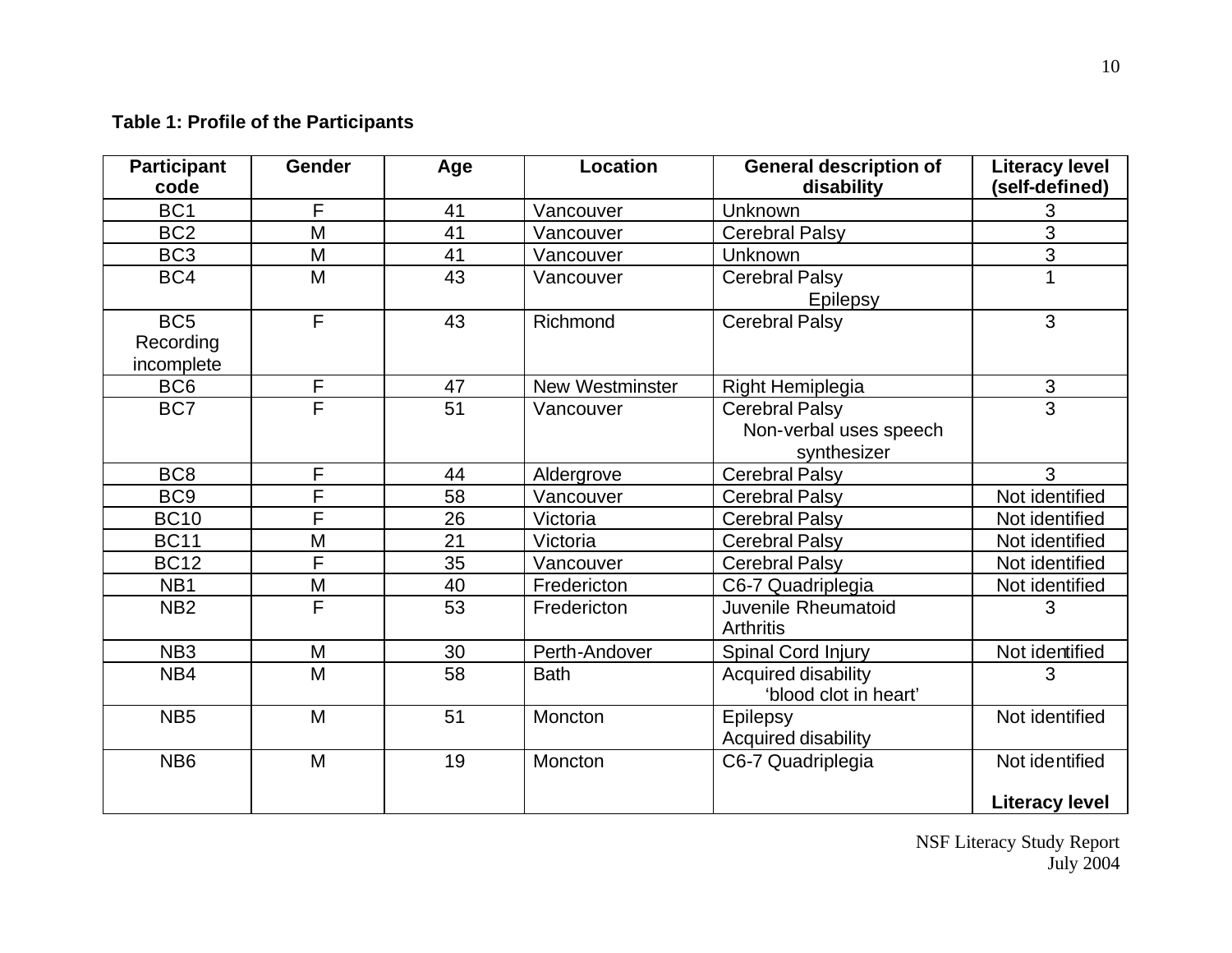| <b>Participant</b><br>code | <b>Gender</b> | Age       | Location   | <b>General description of</b><br>disability | (self-defined) |
|----------------------------|---------------|-----------|------------|---------------------------------------------|----------------|
| ON <sub>1</sub>            | F             | 43        | Ottawa     | Psychiatric /back problems                  | 3              |
| ON <sub>2</sub>            | F             | 30        | Ottawa     | Spinal Bifida                               | Not identified |
|                            |               |           |            | Paraplegia                                  |                |
| ON <sub>3</sub>            | F             | 35        | Nepean     | Chronic pain                                | 3              |
| ON <sub>4</sub>            | F             | 44        | Ottawa     | Left hemiplegia                             | 3              |
| ON <sub>5</sub>            | F             | Not known | Ottawa     | <b>Cerebral Palsy</b>                       | Not identified |
| Poor quality               |               |           |            |                                             |                |
| recording - No             |               |           |            |                                             |                |
| transcript                 |               |           |            |                                             |                |
| ON <sub>6</sub>            | M             | 41        | Ottawa     | <b>Cerebral Palsy</b>                       | 3              |
| ON <sub>7</sub>            | F             | Not known | Ottawa     | <b>Cerebral Palsy</b>                       | 3              |
|                            |               |           |            | <b>Speech difficulties</b>                  |                |
| SK <sub>1</sub>            | M             | 30        | Regina     | <b>Muscular Dystrophy</b>                   | 3              |
| SK <sub>2</sub>            | F.            | 43        | Qu'Appelle | Cerebral-vascular accident                  | Not known      |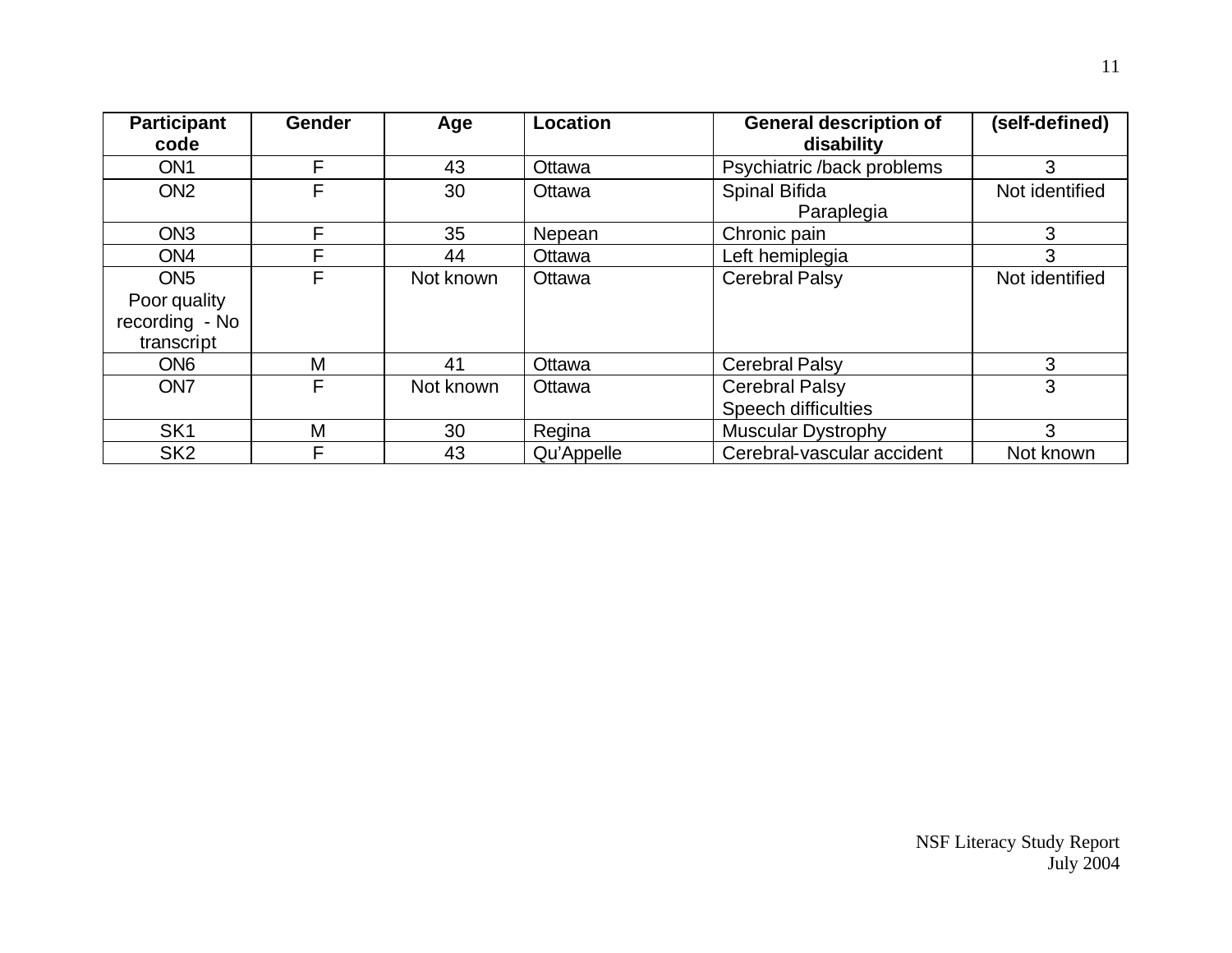#### **STUDY FINDINGS**

<span id="page-12-0"></span>Twenty-six interview transcripts were analysed by the researchers and constituted the data in this study. One transcript (BC5) was incompletely recorded resulting in 50 percent of the question responses being unavailable for analysis and one interview (ON5) was not transcribed due to poor recording quality and therefore not included in the analysis. The transcripts were read several times in detail by the researchers and a number of dominant themes were identified. These themes were further defined and illustrated using data (participant verbatim quotations). They represent the topics discussed most frequently and in the most depth by the participants.

## **Description of Self-defined Literacy Difficulties**

The purpose of the study was to explore issues of literacy from the perspective of individuals who described themselves as having literacy difficulties. To better understand the extent of their perceived literacy problems each participant was asked to identify the definition which best described their literacy problem. The definitions used corresponded with Levels 1 - 3 (Western Canada Workplace Skills Training Network, 1996) provided earlier in this report and were as follows:

- 1. I can't read or write at all.
- 2. I have trouble reading and writing anything.
- 3. I can read and write some things but have problems with others.

Sixteen participants identified the third definition as best describing their current literacy status. One participant (BC4) chose the first definition as best describing their literacy difficulties. Nine participants either did not choose to use these definitions in describing their perceived literacy issues or, in some instances, the interviewer did not give them the choices in the interview. It would appear that at least sixty-two percent of the participants in this study were functioning at a literacy level considered to be the minimum desirable threshold.

## **Learning Assessment**

Three participants (BC12, NB1, and NB6) remembered during their school years having learning assessments administered and that a learning disability was identified.

Several participants said that teachers or family members had told them they had a learning disability but did not remember having any formal testing. None of the participants recalled having the results of formal tests or what it meant to have a learning disability explained to them.

As one participant (BC12) said: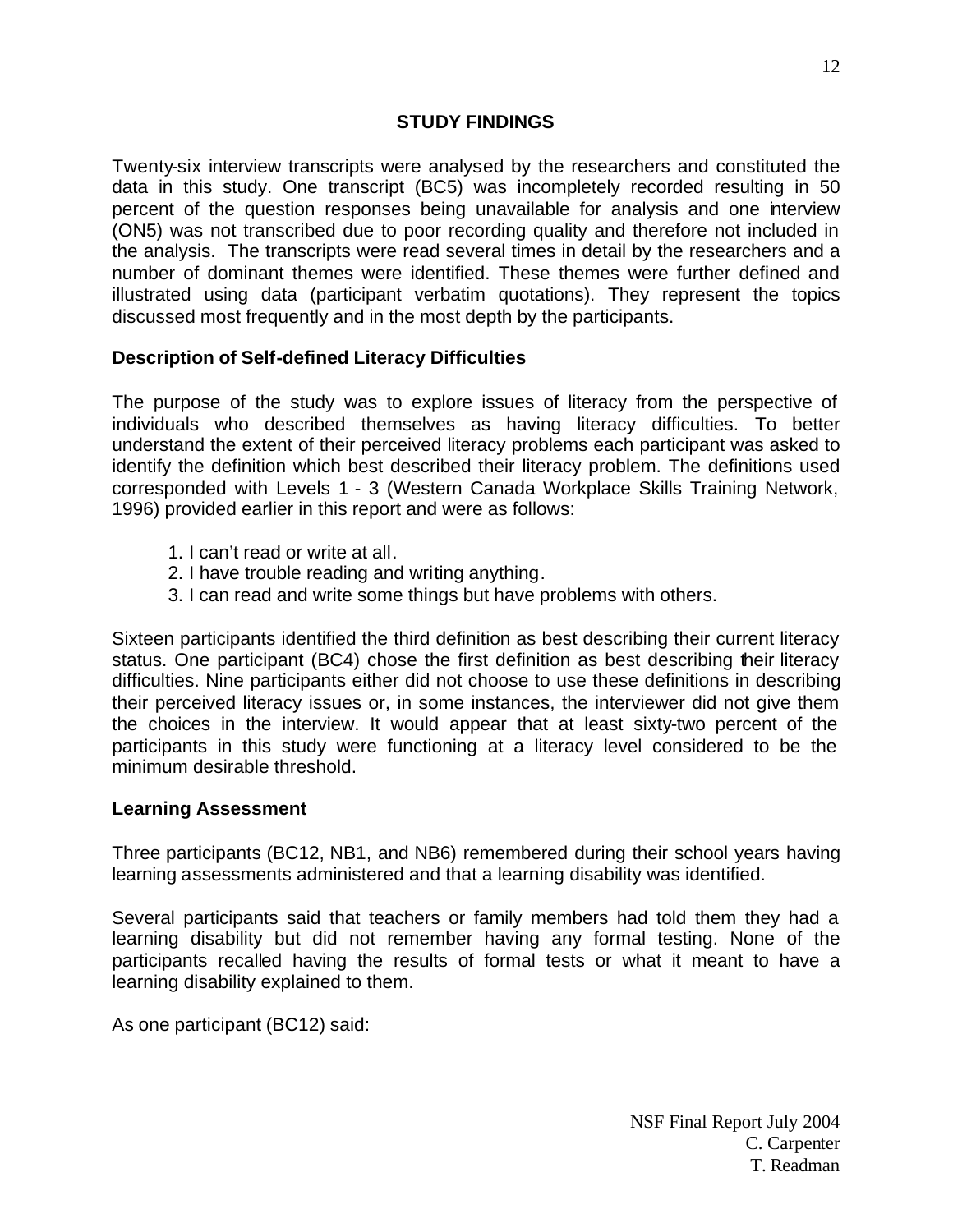*"I was told I had a learning disability a lot … meaningless. Meant they didn't look deeper – considered that I had nothing to achieve so why bother to ensure that I learnt?"*

<span id="page-13-0"></span>Several participants (ON7, SK2, and SK3) have been tested in more recent years and understanding more about learning disabilities has assisted them to better understand the difficulties they experienced in school.

#### **Barriers to Learning**

#### • **The Emotional Response to Literacy Difficulties**

The experience of having literacy problems was clearly associated by a majority of the participants with a wide range of emotional responses related to an undermined sense of self worth and self-esteem, anger, frustration, inability to contribute fully to society, lack of motivation, embarrassment and fear of censure. Seventeen participants used words connoting intense and sustained emotion related to their perceived lack of literacy competence. These interviews also showed that these participants had also reflected on their literacy problems and their impact on their lives and were generally more articulate and comfortable discussing more personal issues related to the topic. The following examples of participants' words illustrate the depth of emotion and impact on their quality of life:

> *"It's such a struggle … frustrated … overwhelmed, I cry a lot … get self-doubt … it all takes so long … I'm stuck, never gonna get out of this situation … degrading … I developed a hostile attitude … I get mad … such a struggle … feel stupid … panicked … afraid to ask for help … don't want people to know… I'm so shy … stumbling along by myself."*

The participants, in making these comments, were sharing the feelings related specifically to their literacy problems. These feeling are additional to the emotional energy required of individuals managing a disability in society. Literacy is seen as a "normal" taken-for-granted activity; a way of maintaining a connection with the ablebodied community which is however, denied them. These emotional responses reflect an underlying theme of judging oneself as "inferior" or "incompetent" and internalizing a depreciated view of one's own potential. Such emotions are barriers to learning and need to be acknowledged and accommodated for by those who plan and implement adult literacy programs for people with disability.

#### • **Attitudes and Expectations of Others**

Twelve participants (46%) poignantly identified how the attitudes and expectations (and on occasion the misplaced best intentions) of teachers and family members (primarily mothers and foster mothers) influenced their ability to access support, information, and technology. The expectations and priorities of others, particularly in the participants' formative years, were perceived as negatively influencing their performance and ability to learn the basics of reading and writing. Inherent in these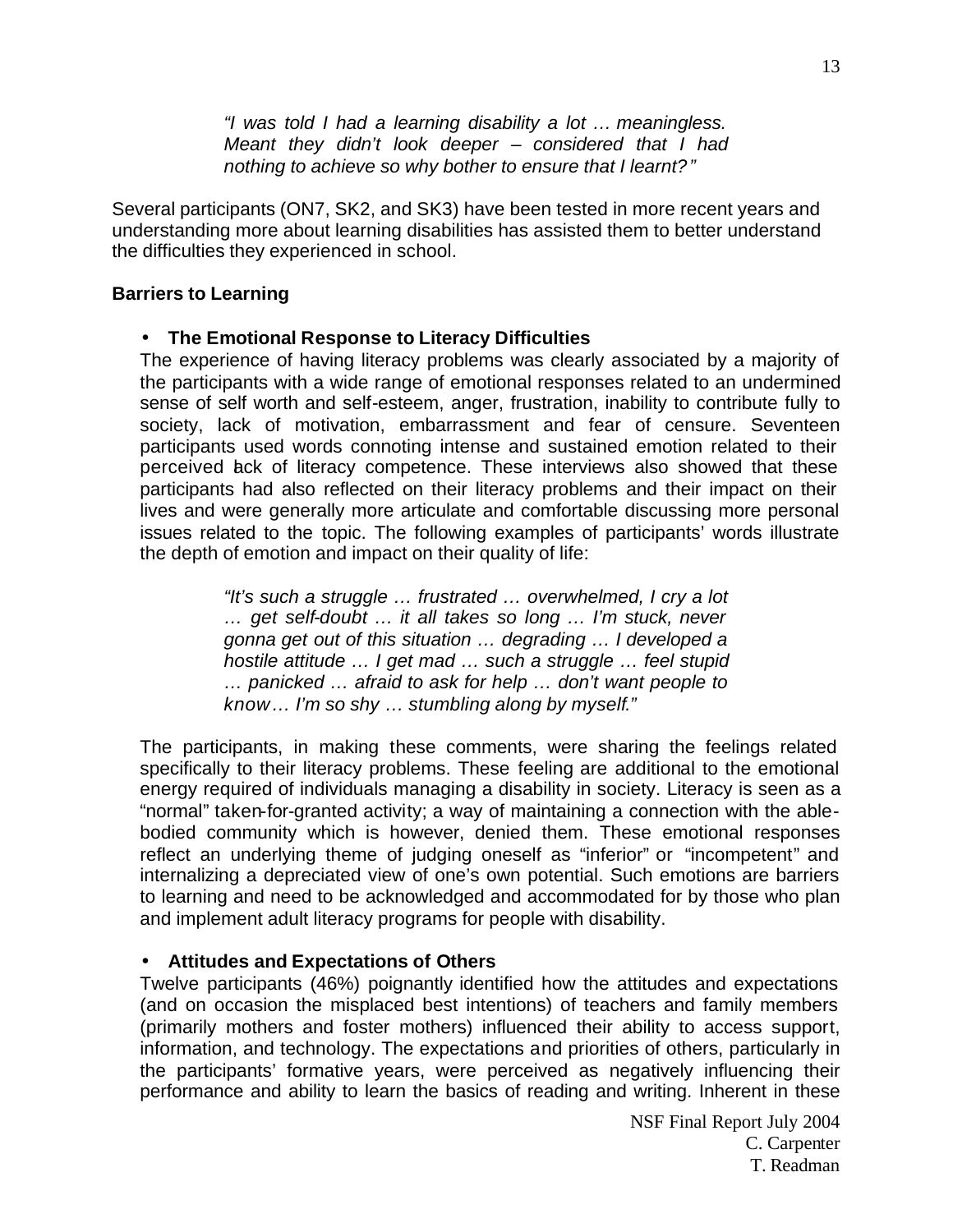comments was the impact and influence of their disability. Having a disability appeared to be associated by others with a low expectation or value of the individual as a contributing member of society, and the disability influenced decisions made by important others at an early stage in the participants' lives.

> *"My family labeled me as feeble or mildly mentally retarded."* (BC6)

> *"People see the disability and don't expect much of you but you expect a lot of yourself – so it's really an unfair assessment."* (BC12)

The participants recognized that their teachers had no experience working with people with disabilities, were mostly ill-prepared and not adequately supported to address academic issues and disability. This lack of experience and ability is reflected in some of the participant's comments:

> *"The teachers told my parents that I was too much trouble." (BC9)*

> *"Teachers paid attention to the "best" ones and the "worst" ones were left behind." (NB5)*

> *"Teachers seemed insulted if you asked a question – took it personally." (NB2)*

> *"I was told that I was never gonna do anything, go to College, excel academically." (BC2)*

> *"School considered me lazy, unteachable, told me I was unemployable, not prepared to waste time or money on me." (BC6)*

Several participants spoke of the option of segregated classes in school often in derogatory terms related to the stigma of being grouped with others with a diversity of physical and mental disabilities.

> "*Mum didn't want me relegated to the "opportunity class" – those were for retards." (NB2)*

> *"They wanted to put me in the "crayola" class, so I quit." (NB3)*

> *"I was in "special" class, I was never in regular class, I needed a slower pace, more attention … it's O.K. in a*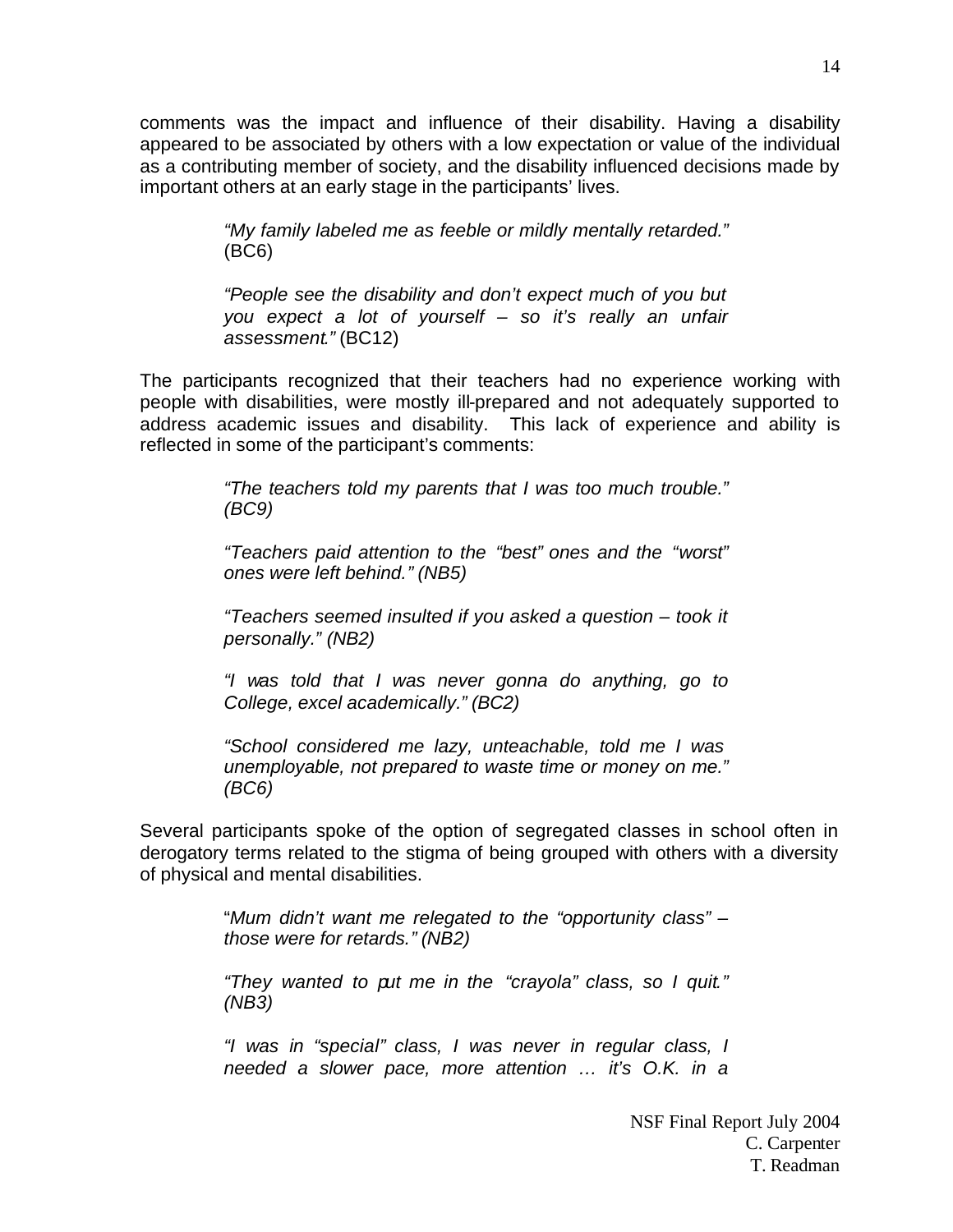*sheltered learning environment, but you still have to cope with the outside world." (BC12)* 

The participants spoke of the impact their disability had in terms of needing time, a slower pace, an accessible environment and adaptive technology and the lack of adaptation by others or expertise in teaching "outside the box." One participant (BC12) compared her experience with the "freedom" and "choice" of able-bodied learners when she made the following comments:

> *"For an able bodied person they can choose when to cook dinner … when to clean or whatever … for the person with the disability it's kind of challenging to hear about that kind of freedom 'cause its always been about time and structure … it gets scary out in the world."*

> *"It's difficult to be a self-advocate because I'm always subject to other people's schedule and structure."*

> *"You gotta learn but they make you do it in their timeframe – not positive or constructive – feel pressured by other people's expectations and time limits."*

As another participant said:

*"I never seemed to live up to their expectations, sent a wrong message, that the level you achieved isn't good enough" (NB5)* 

The expectations of parents have been identified as a strong indicator of a child's success in developing literacy skills in terms of encouraging and monitoring schooling, providing opportunities to participate in literacy activities at home and motivating and encouraging the child to learn (Browning, 2002). Participants spoke primarily of the negative (although occasionally well-intended) influence of parents:

> *"Mum tried to console me by saying "education isn't everything"." (BC2)*

*"Dad couldn't read himself; I guess I'm just like him." (BC4) "They [the family] called me stupid and lazy compared to my two brothers." (NB2)*

*"My parents didn't have much schooling themselves." (NB5)* 

Where people did offer constructive help in learning to read and write, the participants primarily identified their mothers (or foster mothers) and friends who "got books," "practiced writing with me," and "taught me to use a computer."

NSF Final Report July 2004 C. Carpenter T. Readman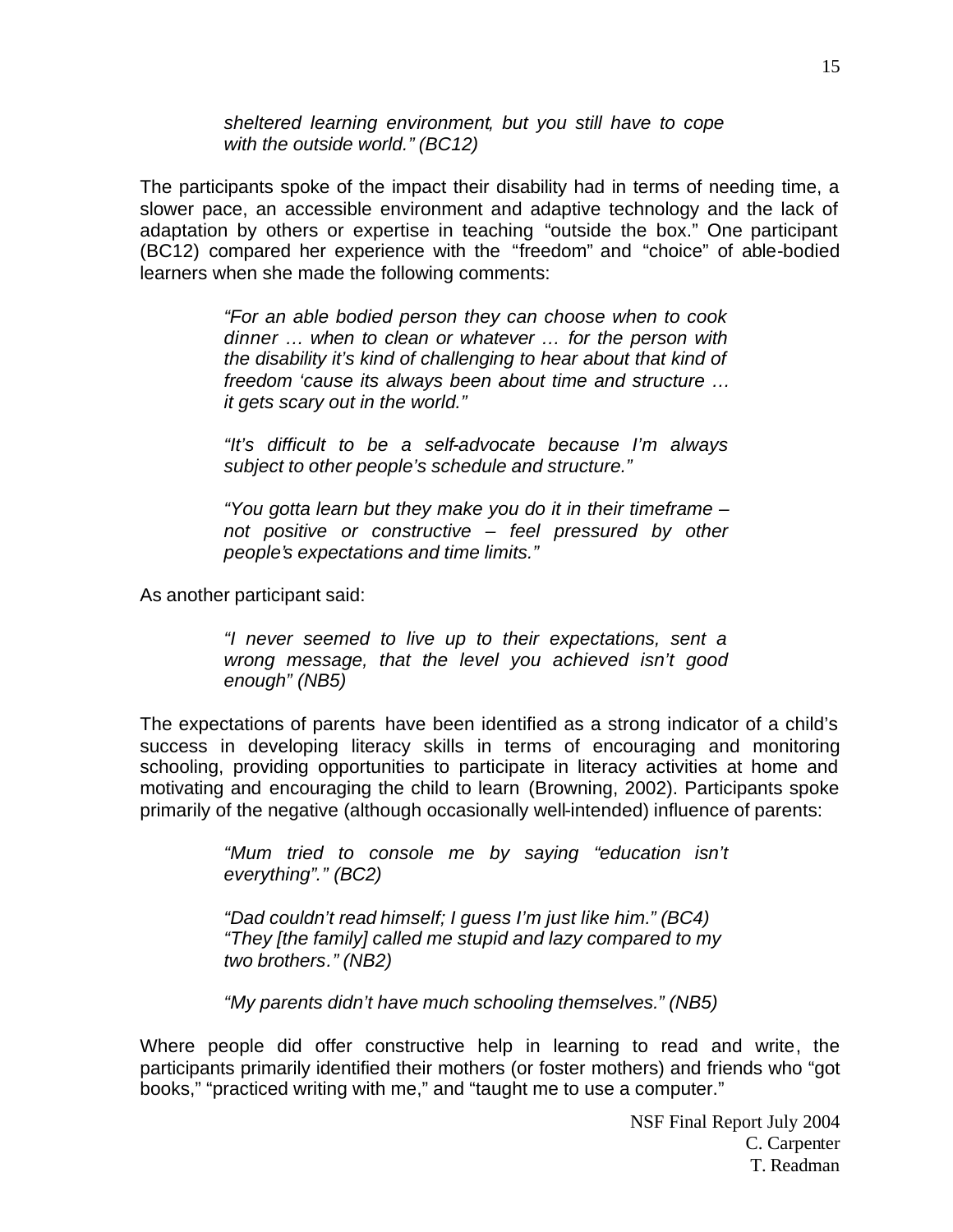<span id="page-16-0"></span>It appeared that "being different" influenced the expectations of those people who could have had a beneficial impact on the participants' learning. As one participant said "*people don't want to put themselves in my shoes or think about the reality of living with a disability*" (BC12). A general lack of understanding about the consequences of a physical disability and unchallenged myths about the capabilities of people with disabilities appeared to permeate the participant's accounts of their learning experiences. These experiences suggest that designers and instructors of literacy programs involving people with disability need to engage in disability awareness training initiatives. Such initiatives need to provide the opportunity for instructors to ask questions and increase their comfort level by actively involving learners with disabilities.

#### • **Negative Experience of School**

Twenty (77%) participants spoke at length about their negative experiences at elementary and high school. These experiences focused primarily on their perception that they did not fit into the existing education system:

> *"The system caters for groups of 30-40 people, if you need help one-to-one or you don't fit in, you have no chance of learning anything." (BC1)*

The participants' perceived that rather than address the accommodations they needed to support their learning, the education system, particularly the teachers, "just wanted to push me through the system" (BC2). As a result, several of the participants found themselves in upper Grades with minimum ability to read and write, with "*no F's, A's or B's, nothing on my school record but P's*" (BC1). These participant comments reflect some of the problems:

> *"After trying Grade 11 three times and failing, they got tired of me so they put me in Grade 12 – I managed until exam time but then panicked – couldn't read the instructions." (NB2)*

> *"Did Grade 1 twice, didn't pass Grade 2 but moved on to Grade 3 and 4 anyway." (NB6)*

> *"I resubmitted some assignments (cheated), but the teachers didn't care. Got A's but didn't know anything. You think you're getting away with it, but your screwing yourself and don't realize it until later." (NB3)*

Participants felt that "*school made it hard to learn*" (SK1), "*the teachers didn't know how to help*," "*felt under pressure to produce, needed more time, slower pace, large print books*" (BC10) and "*had to repeat Grades with younger kids who would make fun of me*" (NB6). Some participants were offered assistance in the form of scribes

16

NSF Final Report July 2004 C. Carpenter T. Readman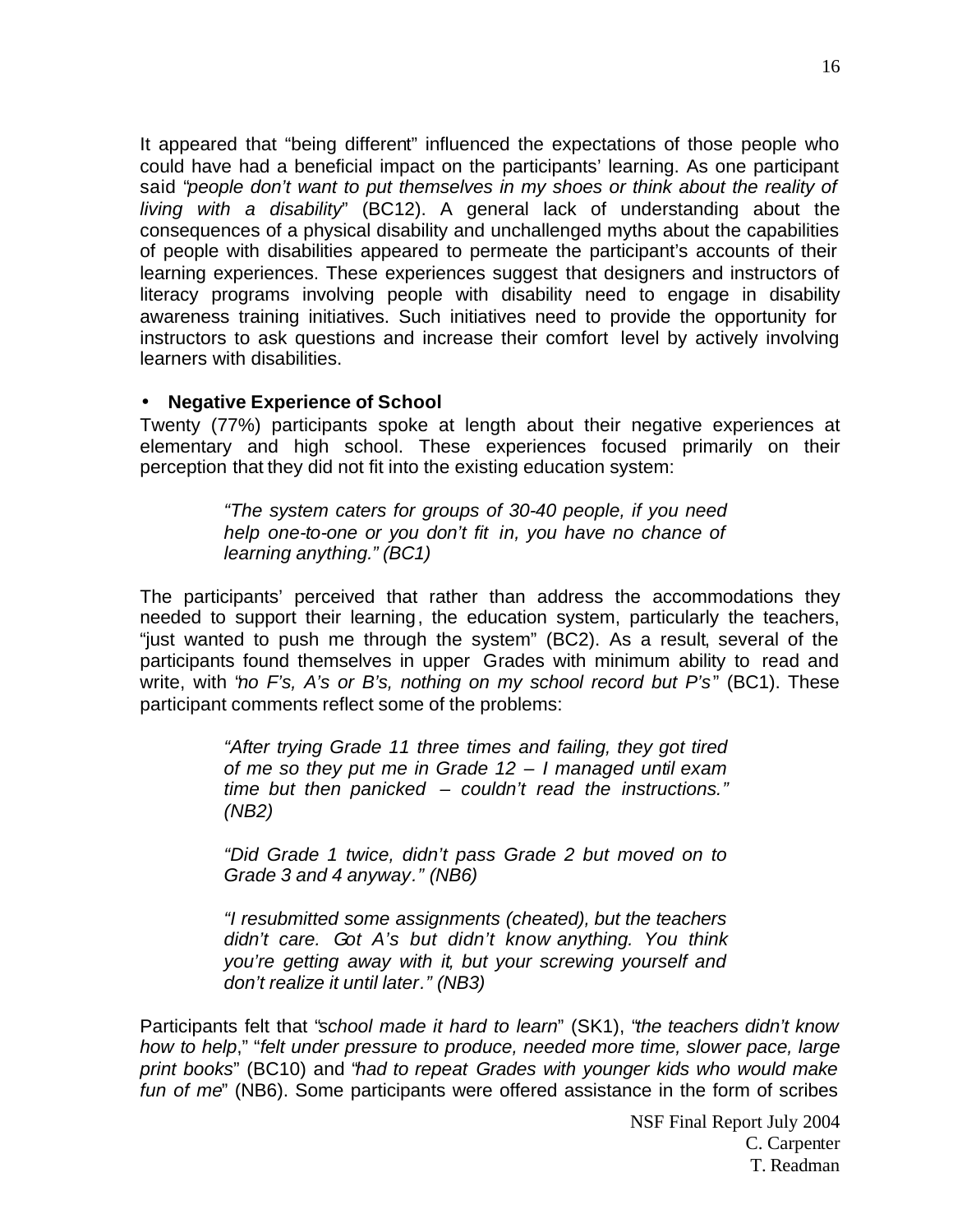<span id="page-17-0"></span>and tape recording as an alternative to writing English exams, but these wellintentioned accommodations inserted into the regular system added another layer of complications and meant that the participants did not actually learn the basics of reading and writing.

A number of participants identified that they were easily distracted when younger, that they became discouraged when they did not appear to be achieving in the same way as their able-bodied classmates. Some of the participants were also coping with associated physical problems, such as, poor coordination and vision difficulties. One participant gave an example of the school's inability to make even a small accommodation:

> *"I had to sit at the back because my name was later in the alphabet and I couldn't see properly." (NB2)*

Another participant described the humiliation of not being able to get into the classroom:

> "*I ended up sitting out in the hall, used to drop my papers on the floor, they gave up on me." (BC4)*

Twenty of the participants (77%) are over 30 years of age and as such their experiences and perceptions of the school system may not reflect the current situation. In Canada, the approach during the 1960's was the creation of segregated classrooms, schools and institutions. In the 1970's, the typical response was a creation of special classrooms and developmental centres with a diagnosticremedial approach. In the late 1970's to the mid 1980's, there was a move towards integration of children with special needs into regular classes. While younger people with disabilities may have an improved and more positive experience of the school system, those experiences shared by the predominantly older participants in this study provide valuable information for adult literacy program developers. It is this group of learners who may choose to upgrade their literacy skills. Negative experiences of this nature may present significant barriers to learning for this age group must also be acknowledged by planners and instructors.

#### • **Access to Programs and Technology**

This category – access to programs and technology - is addressed briefly as it is most commonly associated with physical disability. In this study, however, it did not emerge as a significant theme. A few participants identified that they did not have a computer; one person identified that he had wanted to enroll in a computer class but was told he had to have Grade 12 in order to do so (he has Grade 6), and several participants knew that "*there were programs out there but they were difficult to get to" (BC7*) mostly due to lack of transportation.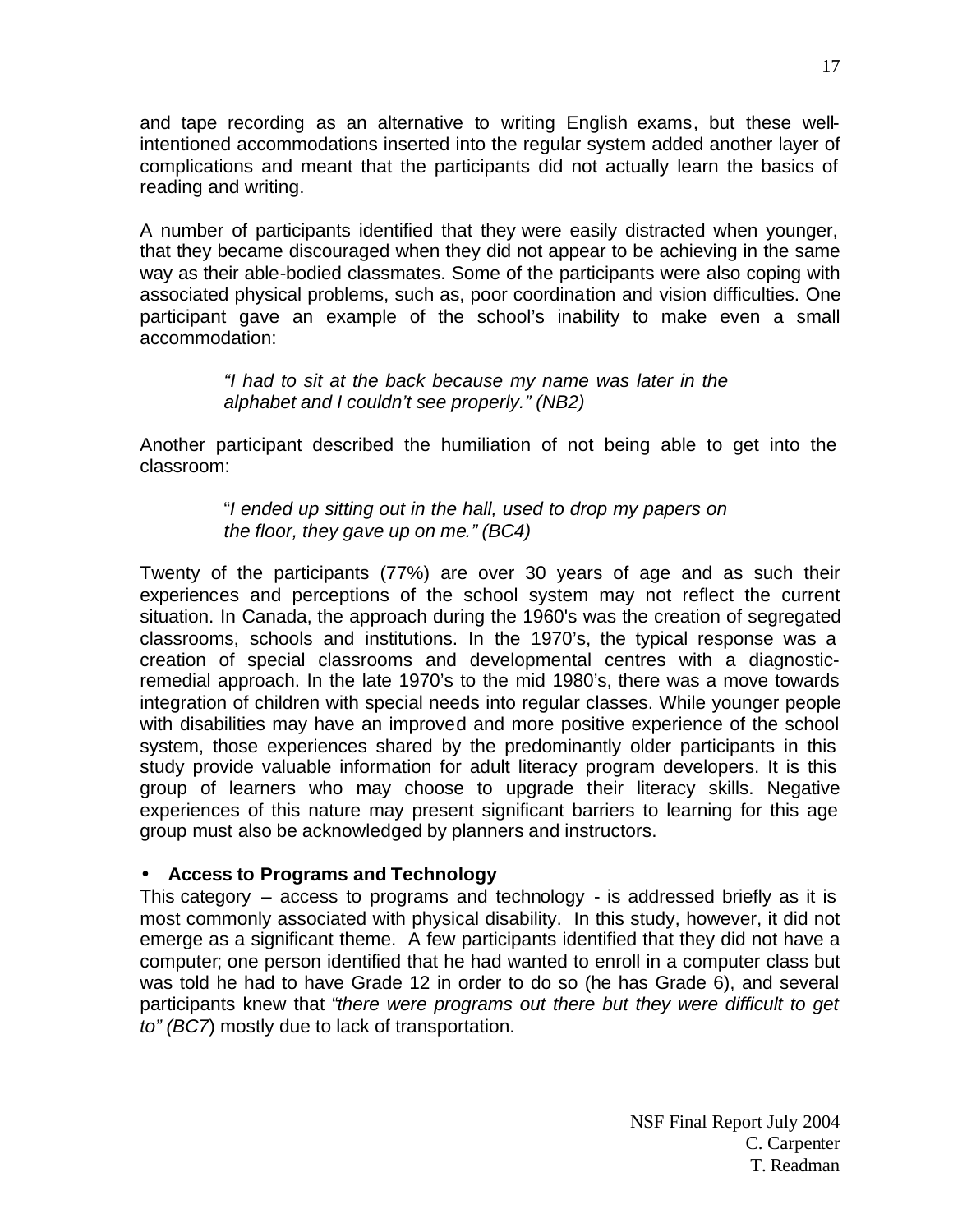## <span id="page-18-0"></span>**Motivation to Upgrade Literacy Skills**

The participants in this study were asked to explain how increasing their literacy skills would enhance or improve their lives. Seventeen participants (66%) addressed the question and their responses revealed not just the perceived advantages of greater literacy skills but also their sadness and the sense of loss resulting from living a life without these essential skills. As several participants said:

> *"Sentenced to a life of academic poverty, education gives credibility to life but that was denied me."* (BC2)

*"Dream of future taken away from me.*" (SK2)

*"I've not had the ability to read what I want – comic books or Shakespeare."* (BC12)

*"You can train your head and then there's nothing stopping you, I try to tell my kids not to end up like me."* (NB5)

The participant's insights have been organized under the following headings:

- Reclaim self-esteem
- Afford new interests / opportunities
- Enjoy reading and writing
- Communicate with the world

#### • **Reclaim Self-esteem**

The participants spoke of the increase in self-esteem and confidence they anticipated gaining with increased literacy skills, and that they would stop feeling *"stupid," "self-doubt," "regain a sense of lost potential," "feel like I measure up to my able-bodied friends,"* and *"be less afraid to ask for help."* As two participants said: "*I'd be a lot further ahead if someone had taken the time to teach me to learn the basics of reading and writing"* (BC2), and "*my life could have been a different story … who knows what I would have been able to do"* (SK1).

#### • **Afford New Interests / Opportunities**

Participants spoke of the possibility of pursuing further education, volunteering, getting a job or a better job "*an enjoyable one instead of anything that came along or is offered,*"(SK1), applying for promotion, "b*e less afraid of someone finding out what I can't do at work*," and achieving a Grade 12 education.

## • **Enjoy Reading and Writing**

Several participants identified that they loved reading and just wished that it could be less effort for them. Many participants wanted to enjoy reading for the relaxation and intellectual improvement they associated with it. Their comments illustrate this desire: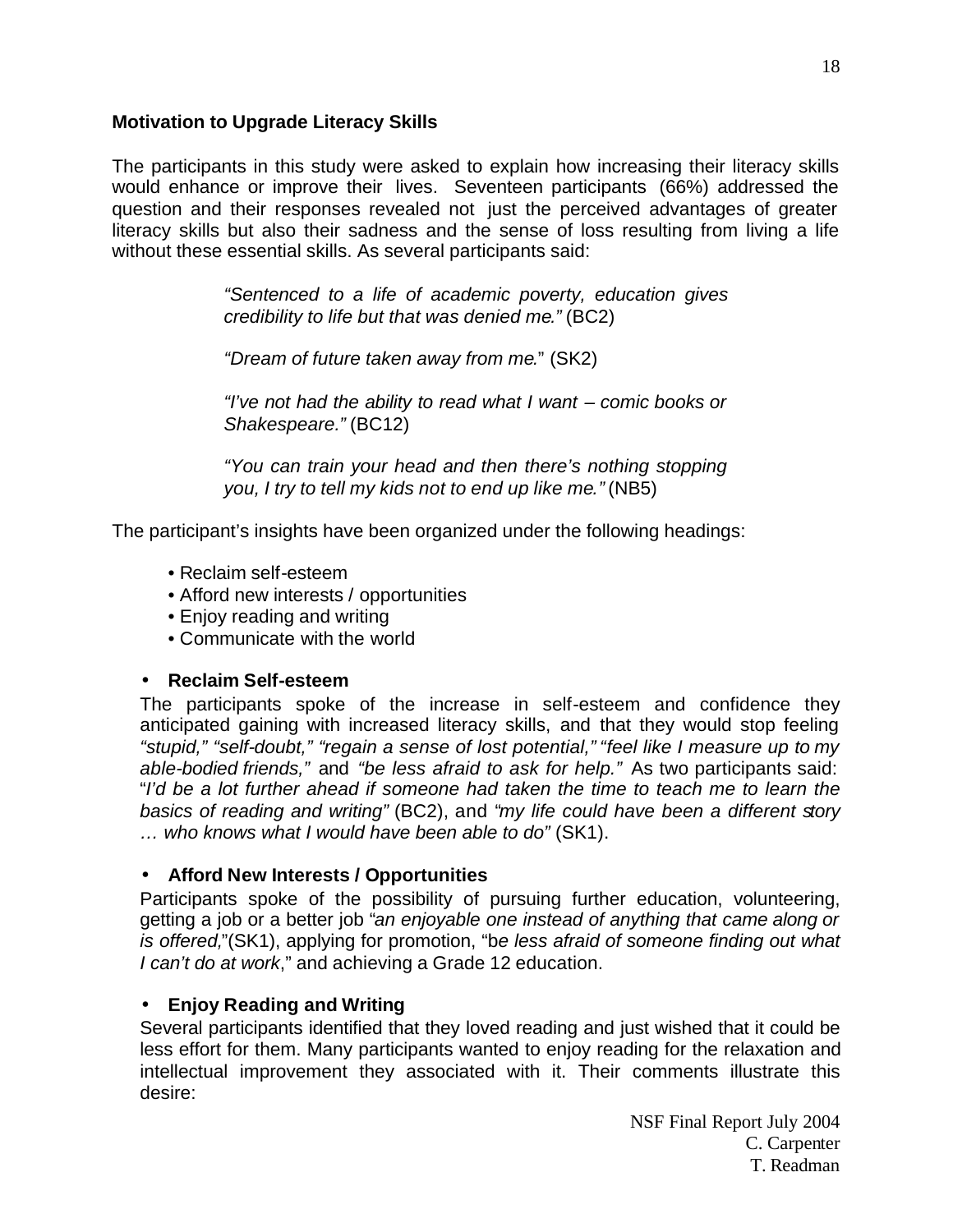<span id="page-19-0"></span>"*Oh my goodness, the finest works in literature you miss out on … that could have been as basic as a comic book or as advanced as Shakespeare.*" (BC2)

"*It's all to do with your imagination – stretching it." (*BC8)

"*I'd be able to understand more, about things I've not seen yet*" (BC10), and *"nothing beats first hand experience but if you can read you can get all sorts of interesting information.*" (BC11).

Two participants (SK1, NB5) identified how frustrating it had been for them not to be able to read their children's school books and not to be able to help them with their homework, problems which they saw as being resolved had they had the opportunity to learn to read and write earlier. Several participants wanted to be able to write their life stories, letters, e-mail messages to friends, and reports at work.

#### • **Communicate With the World**

Several participants spoke of sharing their knowledge and experience, both in terms of living with a physical disability and in their work, volunteer and advocacy activities, with a larger audience. This desired ability was associated with an increased contribution and acceptance by society. For one participant (BC11) it was critical to offset physical disability by compensating, or being more competent, in other areas of life and being able to read and write competently gave that person the ability to effectively do that. Several participants spoke of relating to the world more effectively than they currently felt able to do.

The participants provided a number of specific activities that they were unable to currently do because of their lack of literacy skills. These included writing a resume, work-related reports, letters, day-to-day filling, signing forms, reading work-related manuals and interesting books, using a computer, going to school or college, finishing Grade 12, becoming a counselor and getting a job.

Pervasive in the participants' responses to this question was a sense of "lost resources," "the missed contributions to society" that these individuals, constrained by their lack of literacy skills, represented. There was a sense of the "frustrated intellects," the exclusion from full participation that the added handicap of literacy difficulties causes in addition to a physical disability. The frustrations involved "living a dumbed down life" the long term impact and the undermining of the self-esteem and confidence desperately needed by these individuals to manage social interactions with a physical disability.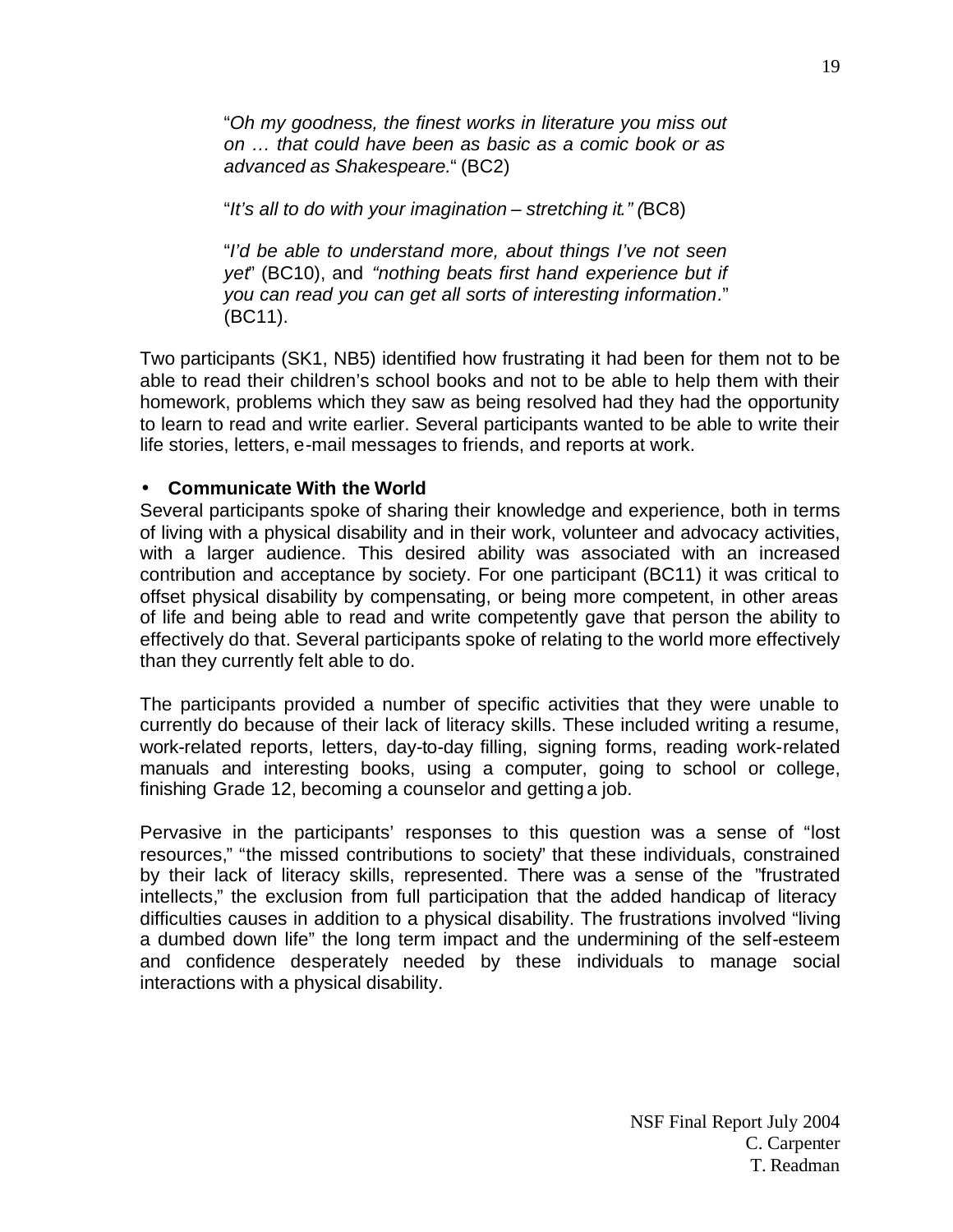## <span id="page-20-0"></span>**Identifying Specific Literacy Problems and Strategies to Promote Learning**

The participants were asked to identify their specific problems with reading and writing and to share strategies which they found useful in promoting learning. The participants spoke of the difficulties caused by physical problems resulting from their disability, such as, poor coordination, difficulty holding / manipulating a pen or a book, spasticity, and inability to read small print.

## • **Writing Problems and Strategies**

It was clear from the participant's comments that problems with writing were impacted more by the disability consequences and were associated with more expressions of frustration. It can be speculated that this may arise from the fact that writing is a more public activity, and depending on the demands placed on the individual, can be open to more scrutiny (and therefore, more negative attitudes and comments) than reading which tends to be a more private activity.

Twenty-three participants (88%) specifically identified problems with writing. These ranged from knowing how "to lay out and word things" [structure of language], "creating a sentence that someone else can understand," "write more than just simple words," "spell simple common words like chocolate" [difficult to access dictionary or Internet for information], and "use grammar correctly." As one participant said: "learning to write has been very important to me" (BC10). Many participants were only able to print large and they found writing to be tediously slow. As one participant explained: "*I physically can't keep up with what my head is thinking, so I miss words and sections in my writing*" (BC2). The writing problems they described were in sharp contrast to the verbal skills that many of them felt they had. Several participants described themselves as "articulate," "good communicators," "good verbally" and as "having a good vocabulary."

Few of the participants provided specific examples of strategies that assisted them in improving their writing. Most strategies involved "practicing," "taking it step-bystep" and using the computer and spell / grammar checks.

#### • **Reading Problems and Strategies**

Twenty-four participants (92%) identified a diversity of complex problems, involving both the mechanics of reading and comprehension, which they experienced when trying to read. Many participants could read the newspaper headlines but not the content; children's or teenager's books but nothing more complicated; content accompanied by pictures like flyers or comic books but not dense paragraphs like those found in the Bible or complex forms, or content structured in columns or tables or technical and legal language. Participants spoke of how they remembered with apprehension being made to read in front of others and as one person said; "*I have to read alone, I don't want anyone around me, it's too embarrassing"* (ON3). A number of the participants commented that they "had difficulty understanding words." "got them mixed up" or "forgot the earlier part of what they had read." As one

NSF Final Report July 2004 C. Carpenter T. Readman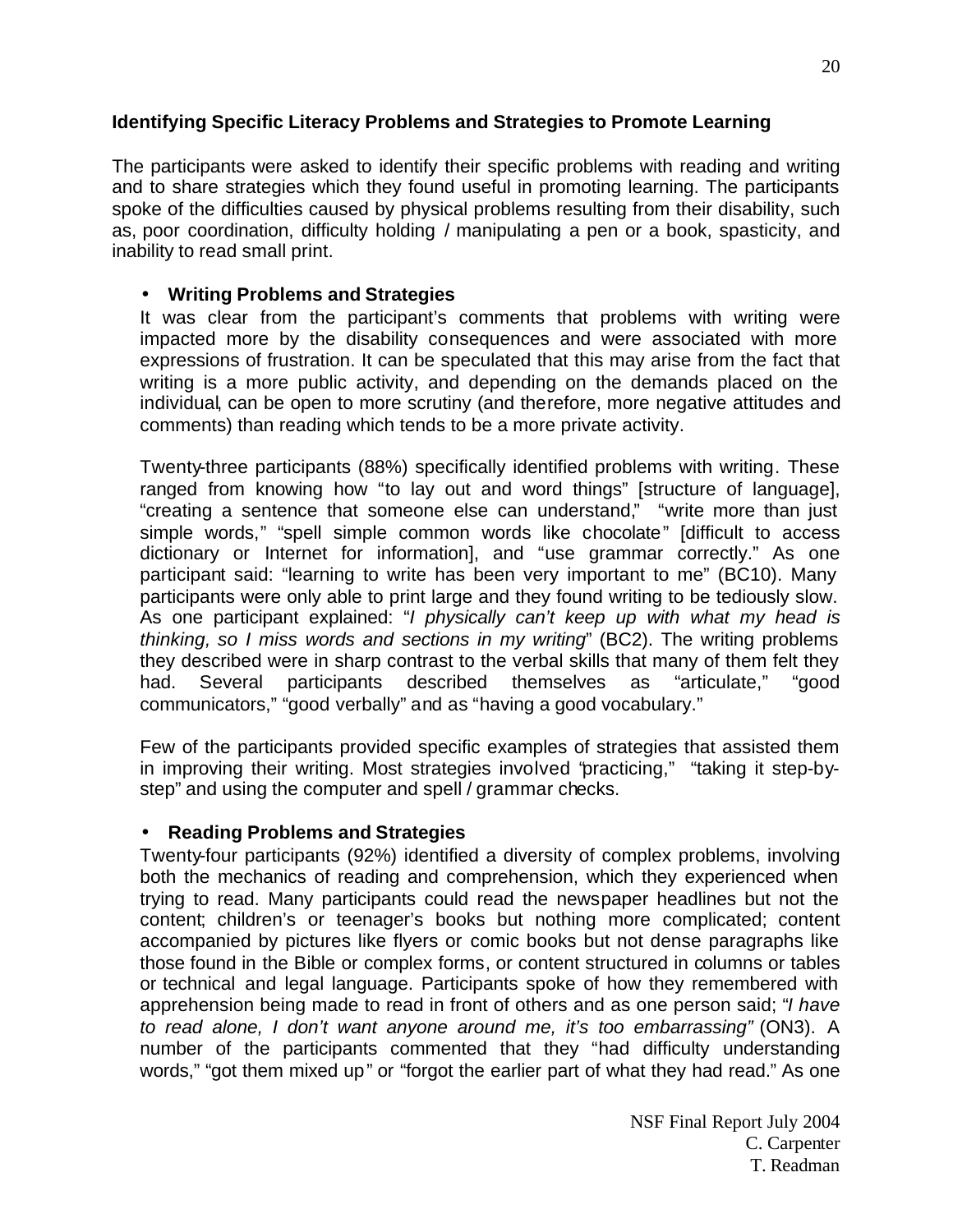<span id="page-21-0"></span>participant said: "*I might be able to write and read difficult words, look them up in the dictionary but I'd still draw a blank as to what they meant an hour or so later*" (SK2).

Eleven participants shared specific strategies they found useful in reading. These included: using verbal cues; listening to an audio-book and reading the book at the same time; underlining words but not understood and asking someone to explain; using a marker to track the words; and reading aloud to themselves.

#### • **Facilitators of Literacy Learning**

 Nearly all the participants offered general examples of either technology or instructional strategies that did, or that they felt could potentially facilitate their learning. The most common one was using a computer and having access to software programs like *Dragon Naturally Speaking* (turns speech input into text output) and *Speech Assisted Reading and Writing Program* (SARAW). Other technology assistance was gained from computer keyboards with bigger keys, using adapted input devices (e.g. track balls, adapted mouse), having the option of changing the computer font size, using computer games, watching educational and close caption television, and accessing the Internet.

The participants also spoke of how important it was to be consulted about how they learn in order to help them establish their own learning goals, make learning positive and not feel judged or pressured by those people assisting them. They frequently identified valued friends or roommates, knowledgeable teachers or support groups who motivated them to keep trying to learn, and who at the same time allowed them to go at their own speed and as such made learning fun (like a game or charades).

One-to-one instruction in their home or in a small structured environment was considered to be important by many of the participants, and they gave examples of instructional strategies that they had found useful in these one-to-one situations: using diagrams and pictures, singing the words, the instructor reading aloud with them and visualizing the words in a sentence. They considered it important to build confidence, make learning relevant to their lives and "to start simple."

## **RECOMMENDATIONS / USEFUL STRATEGIES**

#### **Awareness**

As evidenced by our initial difficulties in recruiting participants for this project, this group is by definition hard to reach. Effective strategies are needed to get the message across that literacy programs are available to them. Individuals with physical disability need support in getting plugged into the system. Potential learners frequently do not realise that colleges do provide literacy programs which they can attend even though they have reading and writing difficulties. There is also a need to create awareness of disabilityrelated issues amongst literacy practitioners.

21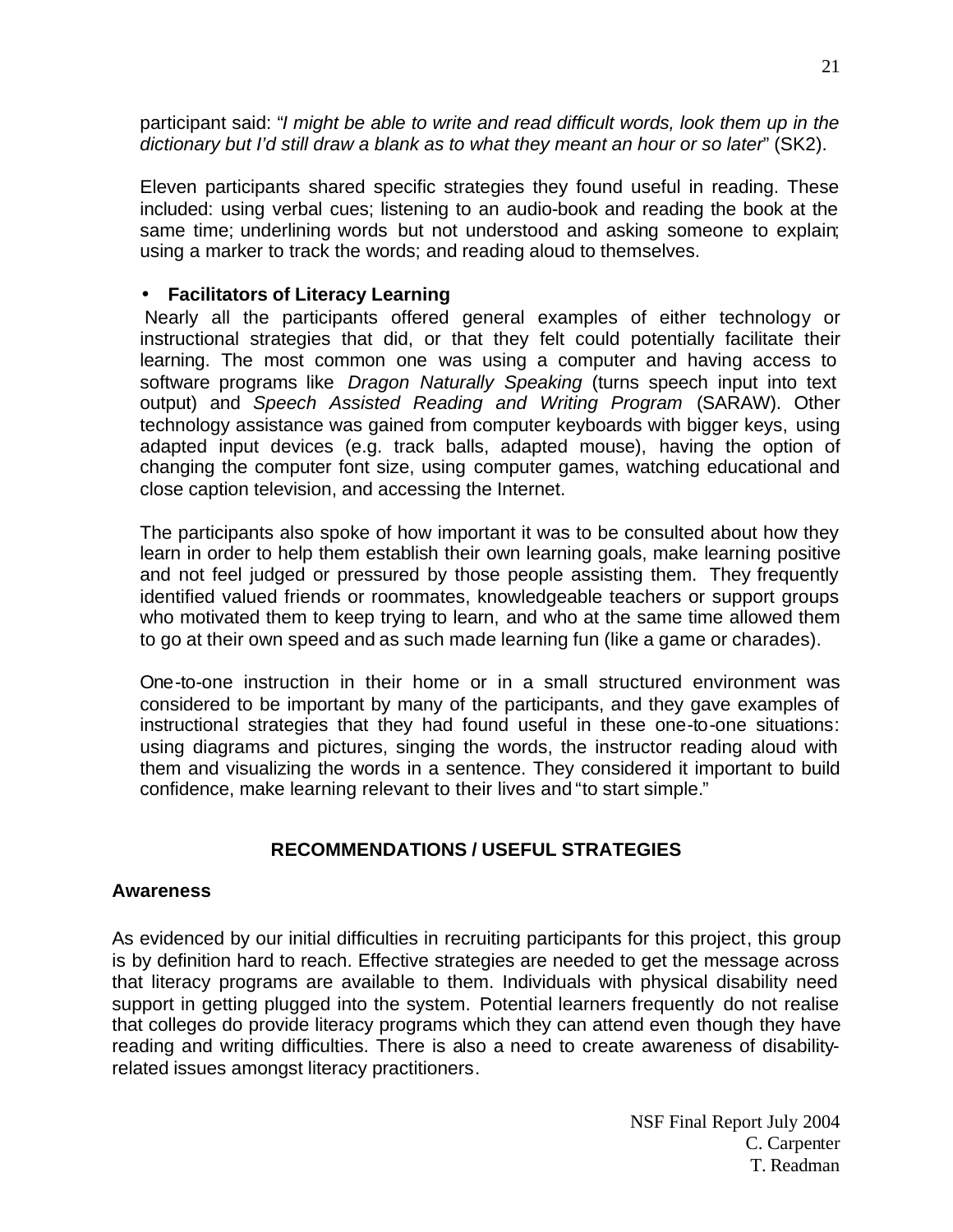## <span id="page-22-0"></span>**Assessment**

A thorough assessment of each individual learner at the start of any literacy program would allow those providing the service to be fully informed about the person's unique learning needs and to determine the exact nature of the person's literacy issues. It would also allow service providers to gauge the level of support and instructional level that the learner requires.

The following factors could be included in such an assessment:

- Literacy level (e.g. comprehension, reading, writing levels and abilities)
- The learner's level of interest / motivation / own attitude
- Learning disability
- Cognitive difficulties (e.g. memory problems, attention deficit)
- Psychiatric problems
- Mobility and agility and whether mobility aids are needed
- Social factors
- Social and family circumstances support network, community involvement
- Financial circumstances
- Perceptual problems
- Sensory impairment need for sensory aids
- Insight (e.g. some participants do not recognise the extent of their literacy problems)
- Emotional state there are some powerful emotions, notably anger and frustration associated with literacy problems

#### **Principles of Adult Education**

In order for learners to improve their literacy skills, the service provider must be knowledgeable of these principles and innovatively incorporate them in facilitating learning.

#### • **Pacing**

In order to address the different learning needs and styles of the adult learner it is critical that the learning takes place at a pace and in a manner that suits the learner. People with physical disabilities often comment that information is presented in a manner that is too fast for them to comprehend or in a way that they find inaccessible due to complicating factors such as sensory impairment. It is also crucial that the persons learning style is understood and addressed (e.g. some people learn better from visual information, others from auditory instruction).

#### • **Autonomy and Self-direction**

Learners need to be free to direct themselves. Instructors must actively involve them in the learning process and serve as facilitators for them. Specifically, instructors must get the participants' perspectives about what topics to cover and let them work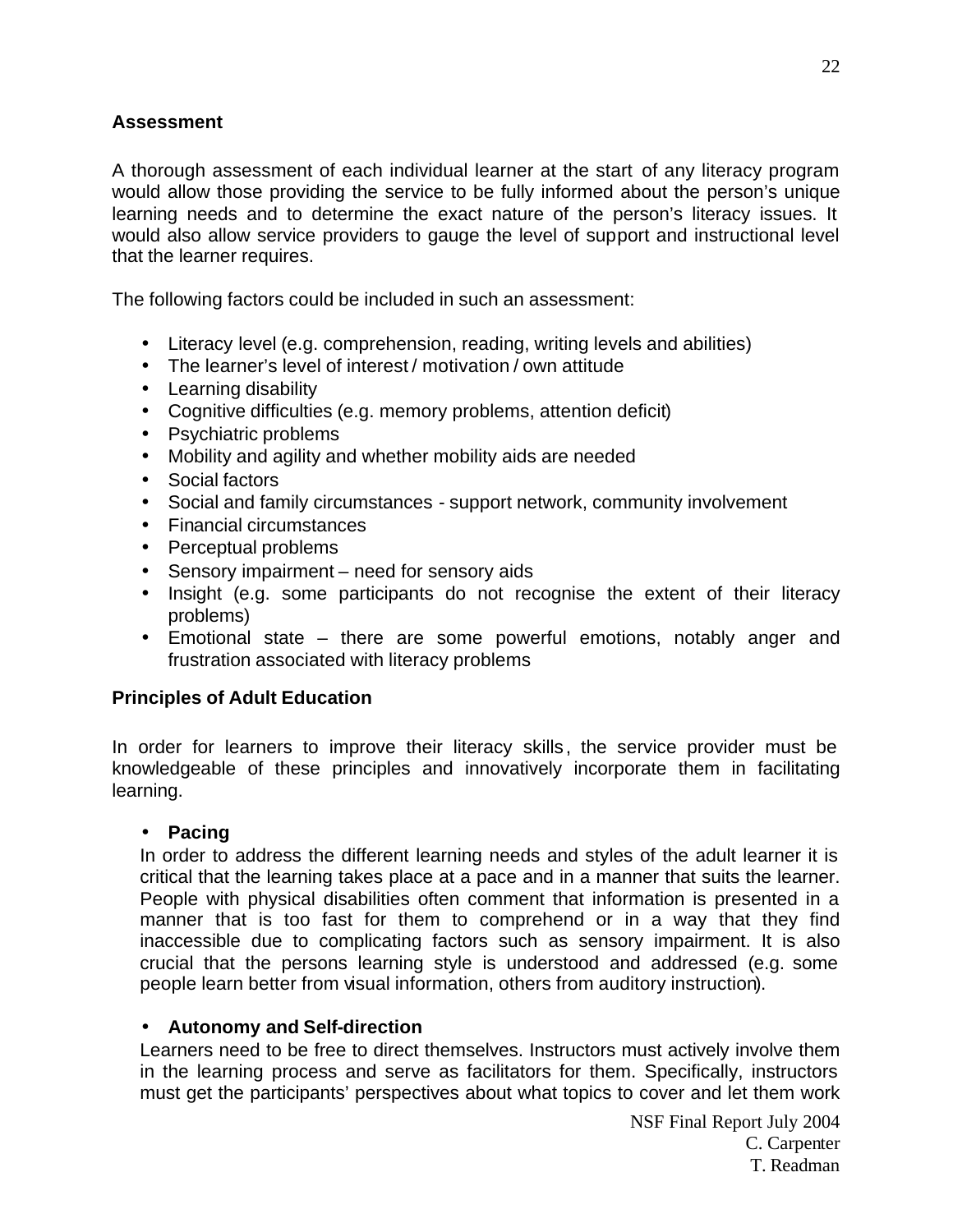<span id="page-23-0"></span>on projects that reflect their interests. Instructors need to act as facilitators, guiding participants to their own knowledge, rather than supplying them with facts.

## • **Life Experience**

Learners have accumulated a foundation of life experience and knowledge that may include work-related activities, family responsibilities and previous education. They need to connect new learning to this existing knowledge and experience base. It is important that these adult experiences and capabilities are fully acknowledged.

## • **Goal Orientation**

Instructors must clearly demonstrate to program participants how each part of the program has been designed to assist them to attain their personal goals.

## • **Relevancy**

Learners need to understand the reason for learning something. Instructors need to collaboratively develop learning objectives with individual participants at the beginning of the course and be prepared to revise them as the course progresses. Such objectives used as a dynamic rather than static mechanism promotes relevancy of content and instruction and ensures accountability.

#### • **Practicality**

The adult learning literature suggests that adults are frequently motivated to learn by the desire to achieve a specific task or acquire a skill that has a practical function in their lives. Learners need not necessarily be interested in knowledge for its own sake. As such, instructors need to explicitly demonstrate how the topic being taught will be useful to the learners.

#### • **Respect**

Instructors must acknowledge the wealth of experience that adult participants bring to the classroom. Learners must be regarded as equal partners in the educational process and be encouraged to freely express their opinions in class, one-on-one sessions and at key points during the program. Learners should also be given the opportunity to provide feedback to the instructor and see this input acted upon in revising and modifying course content and instructional strategies.

#### • **Self-Esteem / Confidence**

Issues of self-esteem and confidence are deeply personal and sensitive, and, as such, can cause people to become defensive and embarrassed. It is therefore imperative that instructors are aware of the potential learning barriers that these issues represent and act appropriately. Being disillusioned with the education system and demoralized by the lack of constructive support can potentially prevent individuals from accessing appropriate services and claiming their right to support and assistance. The attitude of others may result in low expectations, teasing and rejection. It is critical that instructors are sensitive to these issues and work to build confidence and promote self-esteem.

T. Readman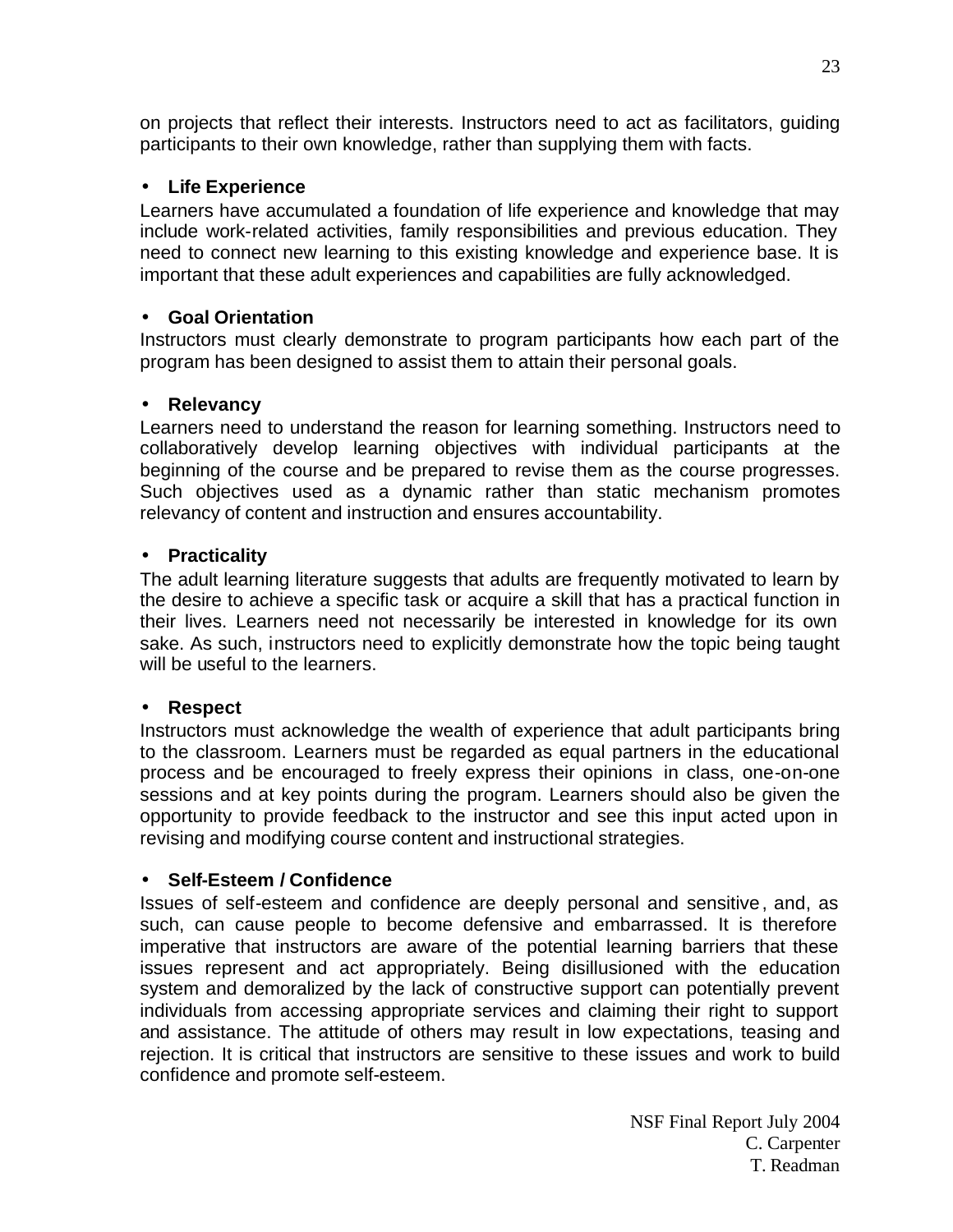## <span id="page-24-0"></span>**Professional Development of Literacy Practitioners**

#### • **Previous Experience**

Previous experience, on the part of learners and instructors, of learning situations involving people with special needs represents a valuable resource. Accessing instructors that are knowledgeable about physical disabilities has been identified as beneficial for both learners and instructors involved in providing new programs.

#### • **Peer Instructors**

Hiring people with physical disabilities as instructors can assist in ensuring an understanding of the issues of living with a physical disability and how these might present barriers to learning. Peer instructors can also act as influential role models and assist with problem solving using their own experiences of living with a disability.

## • **Need for Sensitivity Training**

Given the negative experiences articulated by many of the participants in this study, it is essential that the learning environment be equitable and inclusive. The quality and effectiveness of the learning relationship developed between the instructor and the learner are crucial in establishing the support and trust necessary to promote learning and encouragement.

## • **Support for Literacy Practitioners / Instructors**

This is a difficult undertaking and it is important that those providing the service have access to appropriate support and constructive and systematic performance evaluation.

## **Accommodation**

## • **Resources, Learning Materials and Technology**

Accessing and choosing effective resources, learning materials and technology to support individual learners is of central importance. Many of the participants in this study mentioned the value of having access to a computer and appropriate software. Assistive technology has the potential of assisting the learner to interface comfortably and productively with the computer.

#### • **Approaches to Learning and Teaching Techniques**

In order to make learning accessible it will sometimes be necessary to creatively adapt teaching methods used in a more conventional educational environment (e.g. T.V., CD-ROM, DVD, Computer), and to develop instructional strategies specifically to meet individual needs.

#### • **Opportunity to Practice**

Having the time and space in which to practice skills in order to consolidate learning can be critical in assisting the learner to succeed.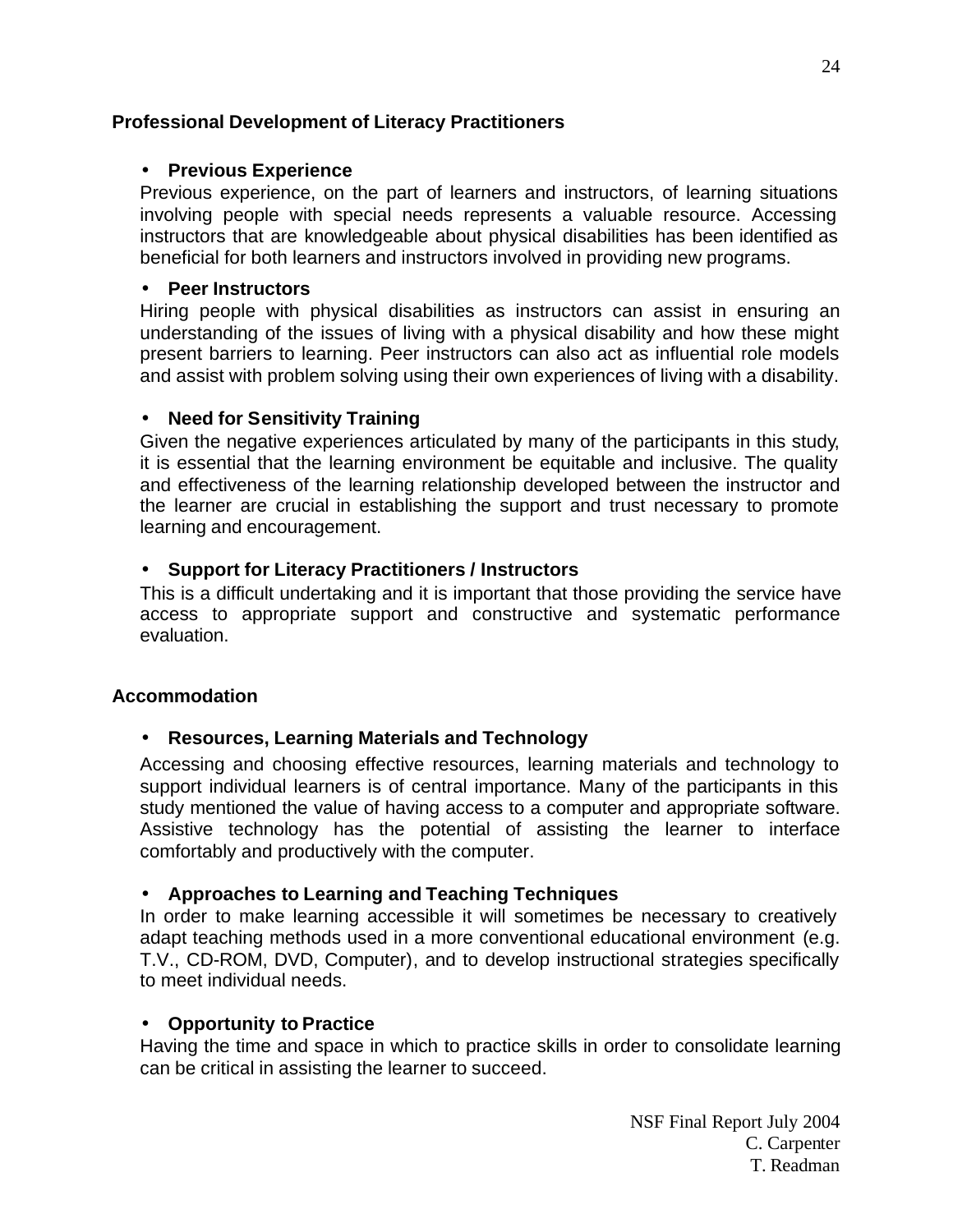#### <span id="page-25-0"></span>• **The Learning Environment**

It is necessary to ensure that the learning environment facilitates learning rather than inhibiting it. This includes ensuring physical comfort, limiting distracters, balancing group and individual instruction according to the learners' needs and ensuring that all learning media are accessible to the learner.

## **Architectural Modifications**

There are many features of a building and the surrounding environment, such as stairs and narrow entrances, which can make access and egress difficult for a person with a physical disability. Care should be taken to locate literacy programs in buildings and locations which conform fully to accessibility standards and requirements and which facilitate full participation for all learners.

## **Funding**

A lack of adequate funding is clearly a barrier to the provision of literacy education, but it is also a political issue. Given the well-established connection between limited literacy and poverty, we recommend that funding is made available to assist learners with physical disabilities to take full advantage of available literacy programs. The provision of adequate and sustainable funding depends on the will and commitment of provincial and federal governments and continued lobbying by advocacy organizations and the able-bodied population is also necessary.

#### **Transportation**

Many people with physical disabilities do not have their own vehicle and have problems accessing appropriate public transportation. Program developers in choosing a location need to also consider and investigate the availability of transportation and parking options for people with physical disabilities. We need to either assist the learner to get to the program or deliver the program to them in their home. This is especially important in small rural communities where there are fewer transportation options and suitable literacy programs are not as readily available.

## **Partnership**

Collaboration between stakeholders – advocacy organizations and program providers – is needed to build partnerships, capitalize on experience and minimize overlap and redundancy in program provision. Linkages between disability groups and literacy groups must be established at the program level.

#### **CONCLUSION**

People with significant physical disabilities that have literacy needs are among the most marginalised and difficult to reach people in Canadian society.

25

NSF Final Report July 2004 C. Carpenter T. Readman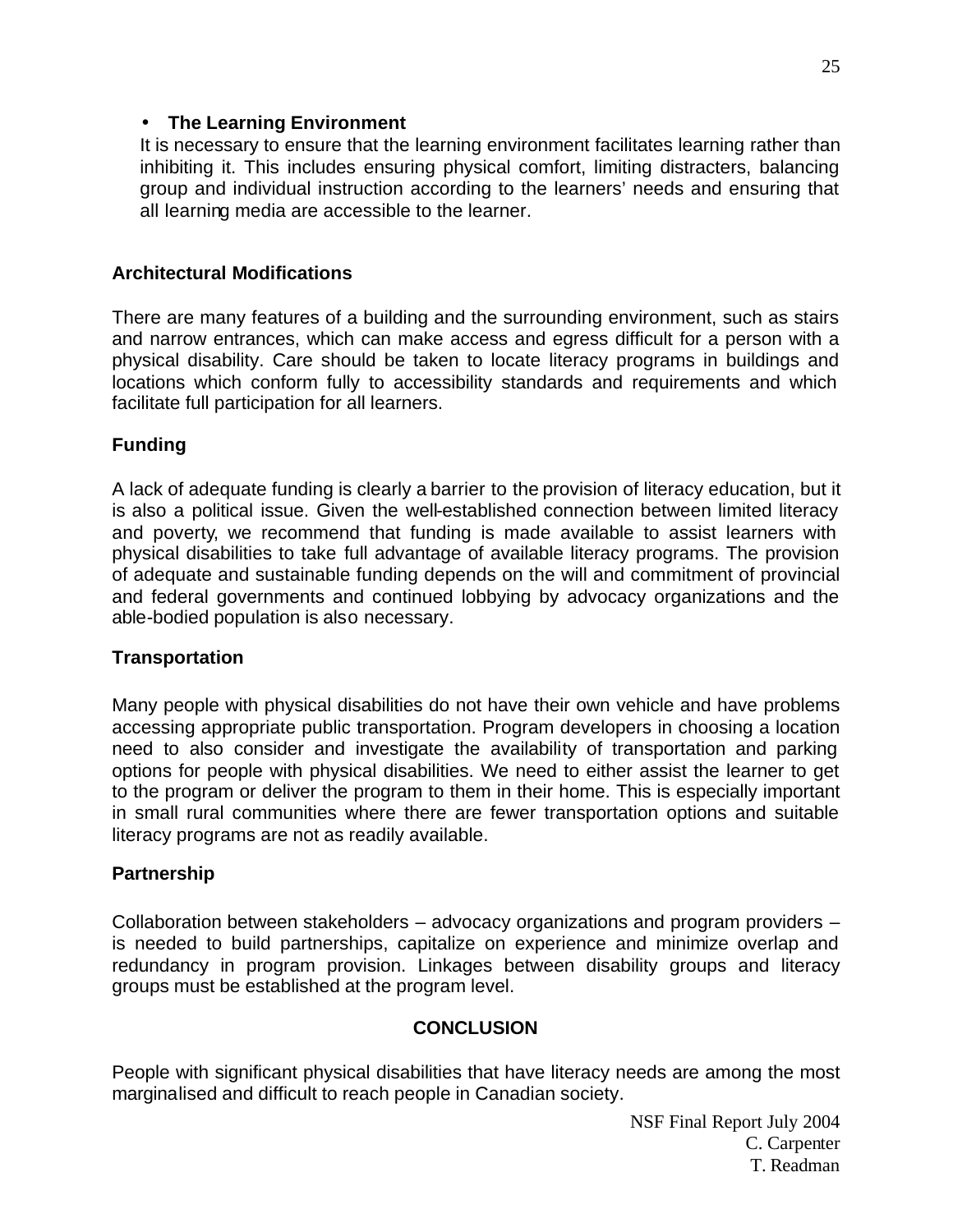<span id="page-26-0"></span>We can define "significant" in terms of the impact of the disability upon a person's ability to achieve citizenship. "Citizenship is composed of three analytical dimensions: (1) rights and responsibilities, (2) access, and (3) a feeling of belonging. All three dimensions must be present in order for someone to be a full citizen, although not everyone has the same rights, responsibilities, access or feelings of belonging" (Valentine 2001).

It is clear from the findings of this study that having a physical disability *and* literacy needs makes it more difficulty for individuals to achieve full citizenship. It is, therefore, our intention to disseminate the findings of this study as widely as possible (i.e. to academics, people with disabilities, literacy practitioners, government policy makers, and organizations supporting people with disabilities and the media) in the hope that we can contribute to the development, promotion and adoption of best practices and guidelines for establishing accessible literacy programs for people with physical disabilities.

## **REFERENCES**

Brewster, S. (2004). Insights from a social model of literacy and disability. Literacy, April: 46-51.

Browning, N. (2002). Literacy of children with physical disabilities: A literature review. The Canadian Journal of Occupational Therapy. 69 (3): 176- 182.

Butler, S. (1991). Learning about literacy and disability at St Christopher House adult program. Toronto: Ontario Department of Education.

Darville, R. (1992). Adult literacy work in Canada. Toronto, ON: Canadian Association for Adult Education.

Hammell, K.W., (1992) Psychological and sociological theories concerning adjustment to traumatic spinal cord injury: the implications for rehabilitation. Paraplegia 30 (5), 317- 326.

Kapsalis, C. (1999). The effect of disability on literacy skills . Nepean, ON: Data Probe Economic Consulting Inc.

Lockert, R. (2000). Supplementary tutor handbook. Saskatoon: SK: Saskatchewan Association of Rehabilitation Centres.

Macht, J. (2000). Literacy and disability. Vancouver: Persons With Disabilities Advisory Committee (accessed May 7, 2004) www.nald.ca/nls.htm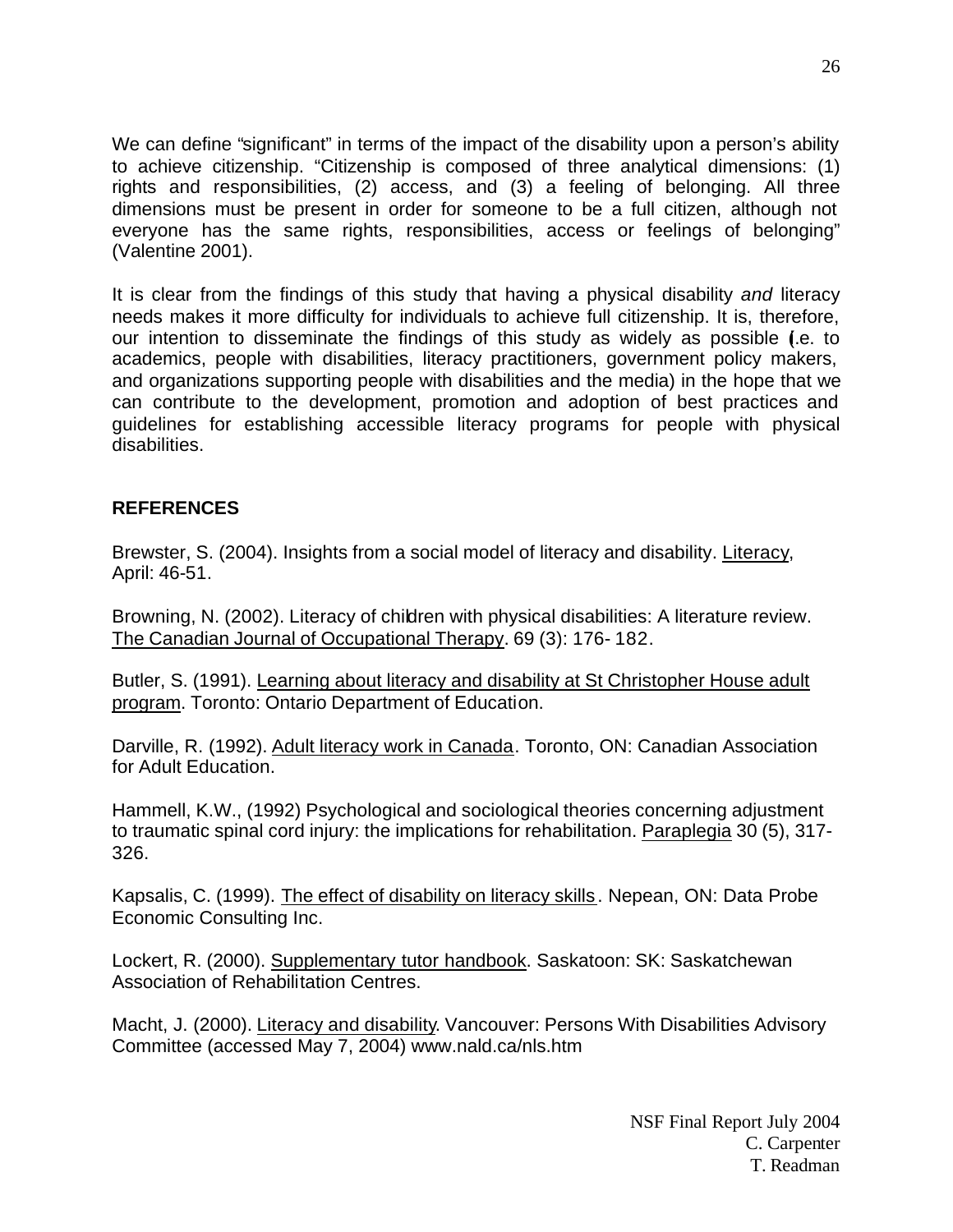Neil Squire Foundation (1999). A Pan Canadian study on literacy issues for adults with significant disabilities. Vancouver: same as author.

Panitch, M. & Ticoll, M. (1995). Speaking of equality: Making literacy programs accessible to people with an intellectual disability. Ottawa: Roeher Institute.

Paul, R. (1997). Facilitating transitions in language development for children using ACC. Augmentative and Alternative Communication, 13 (September): 141-148.

Statistics Canada (1996). Reading the future: A portrait of literacy in Canada. Ottawa: Minister of Industry, Statistics Canada catalogue no. 89-503-XPE.

Street, B.V. (1995). Social literacies: Critical approaches to literacy in development, ethnography and education. Harlow: London.

Sturn, J. & Clendon, S. (2004). Augmentative and alternative communication, language and literacy: Fostering a relationship. Topics in Language Disorders. 24 (1): 76-91.

Valentine, F. (2001) Enabling Citizenship: Full Inclusion of Children with Disabilities and their Parents, Canadian Policy Research Networks Discussion Paper No. F/13.

Western Canada Workplace Essential Training Network (1996). Workshops on literacy, economy and society. Calgary, AB: same as author. (accessed May 8, 2004) www.nald.ca/fulltext/wwestnet/cover.htm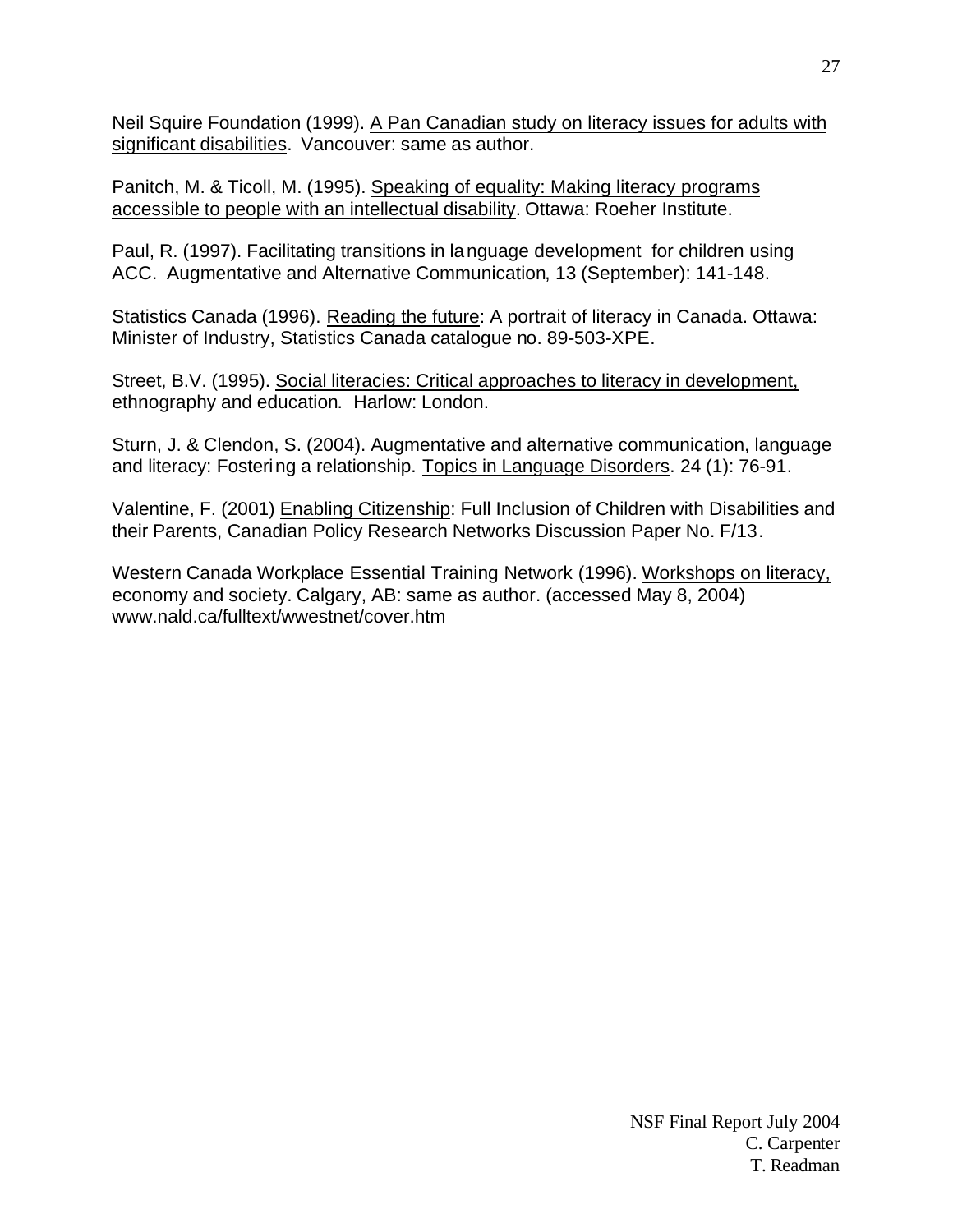## <span id="page-28-0"></span>**APPENDIX 1: Interview Questions / Guide**

- ♦ Thank you for agreeing to help us with our research. You are helping us because you feel you have some trouble with reading and writing. Can you tell us how you think your trouble with reading and writing has made a difference in your life?
- ♦ How is your reading and writing? Which of these sentences describes your reading and writing best?
	- (1) I can't read or write at all
	- (2) I have a lot of trouble reading and writing anything
	- (3) I can read and write some things but have problems with others
- ♦ Would you like to be able to read and write better? If yes, why? If no, why not?
- ♦ How has learning to read and write been for you? Would you say it has been easy or difficult hard?
- ♦ Have other people tried teaching you to read and write in the past? Who were they?
- ♦ How do you feel about being able to read and write?
- ♦ What has made it hard for you to learn to read and write?
- ♦ Do you think your physical disability made it harder for you to learn to read? If yes, how.
- ♦ Has it made it harder for you to learn to write? If yes, how
- ♦ What helped you to learn to read the way you can now? (Were there books, tools/equipment, people etc.)?
- ♦ What do you think would help you to improve your reading skills in the future?
- ♦ How do you think reading and writing better would change your life?
- ♦ Have you ever been told you have a learning disability? If yes, do you know what kind(s)?
- ♦ If yes, did the places where you learned to read and write know that you have a learning disability?
- ♦ Do other people know you have trouble reading and writing? If so, what do they think? If not, why don't they know?
- ♦ Do you know anyone else who has trouble reading and writing who might be interested in helping us with this research?
- ♦ Once we have some more information to share, would you like to take part in a group discussion about what we learned?

## **Appendix 2: Guidelines for Research Assistants**

## **The Interviews**

- ♦ This is a very sensitive issue which can cause people to become defensive and embarrassed. It is therefore imperative that you are aware of this and act appropriately.
- ♦ We anticipate that each interview will last for an hour.
- ♦ You should be prepared to allow it to continue after an hour has elapsed if you have not asked all the relevant questions or if the participant is still offering appropriate information.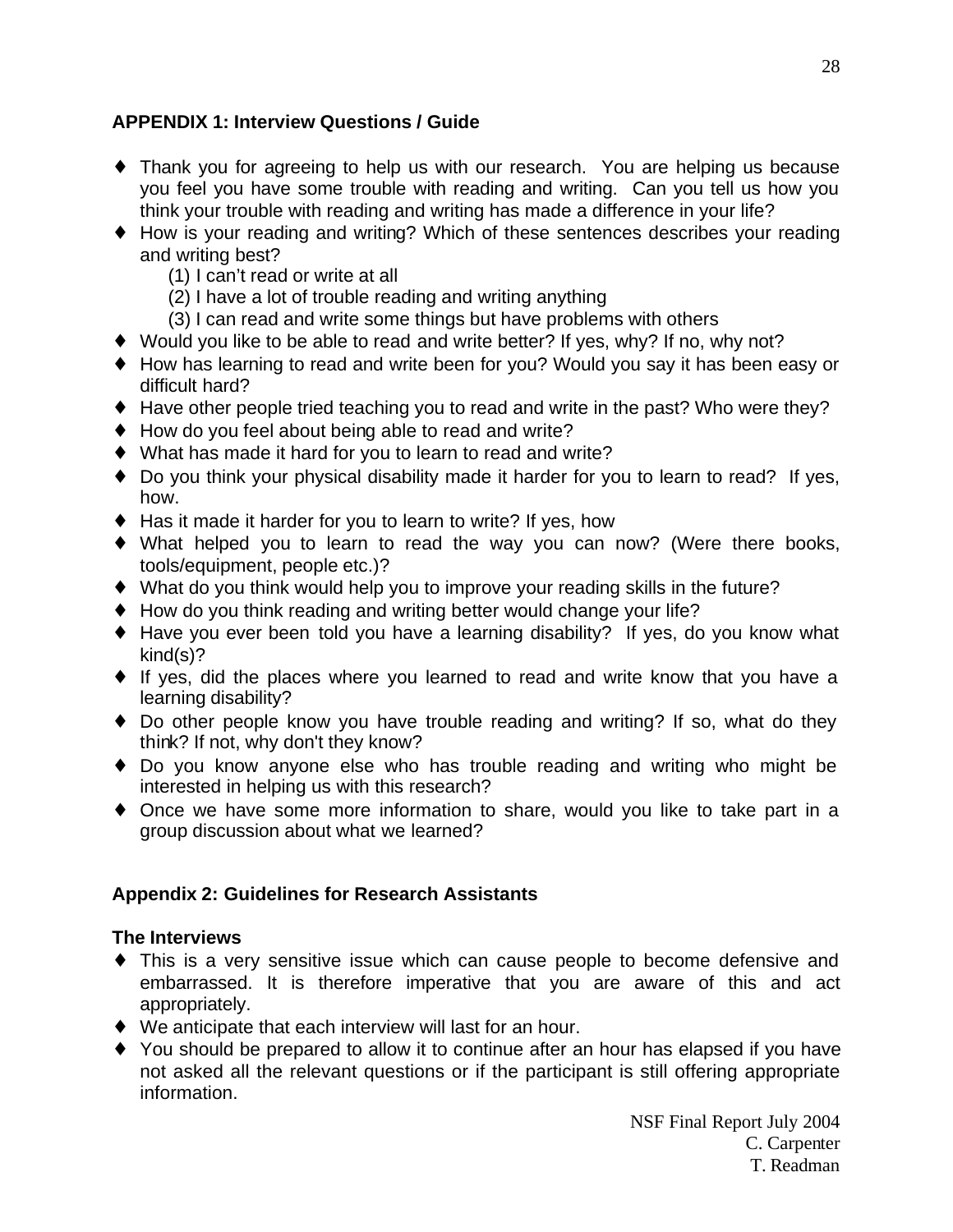- ♦ Semi-structured interviews are conducted with a fairly open framework which allow for focused, conversational, two-way communication. They can be used both to give and receive information.
- ♦ Unlike the questionnaire framework, where detailed questions are formulating ahead of time, semi-structured interviewing starts with more general questions or topics.
- ♦ Not all questions are designed and phrased ahead of time. Some questions are created during the interview, allowing both the interviewer and the person being interviewed the flexibility to probe for details or discuss issues.

## **Confidentiality**

- ♦ At the start of each interview the participant should be told that all replies will be kept confidential.
- ♦ You should ask if he/she has any questions and obtain verbal consent for us to record and use the interview responses for research purposes before the interview begins.
- ♦ This conversation should be recorded on the audiotape.
- ♦ We will use ID numbers instead of names to identify each interview. (They will be coded according to the Province and the number of interviews completed, e.g. SK 1, SK2.)
- ♦ All records of the person's name and corresponding interview code will be destroyed once the research project is concluded.

## **Interviewing Technique**

Semi-structured interviewing is guided only in the sense that some form of interview schedule, in this case a list of questions, is prepared beforehand, and provides a framework for the interview. Please use the questions as written. You will need to review them and think about possible probes and prompts which could follow from answers that might be given.

*In designing these questions we aim to:* 

- ♦ Avoid jargon.
- ♦ Think of the language of the respondent and frame the questions in a way they will feel familiar and comfortable with.
- ♦ Try to use open not closed questions. (Closed questions encourage Yes/No answers rather than getting the respondent to open up about his or her thoughts and feelings). e.g. Closed - Should the president resign?

Open - What do you think the president should do now?

♦ A strategy often employed in this type of interviewing is to try to encourage the person to speak about the topic with as little prompting from the interviewer as possible. One might say that you are attempting to get as close as possible to what your respondent thinks about the topic, without being led too much by your questions. Good interview technique therefore often involves a gentle nudge from the interviewer rather than being too explicit.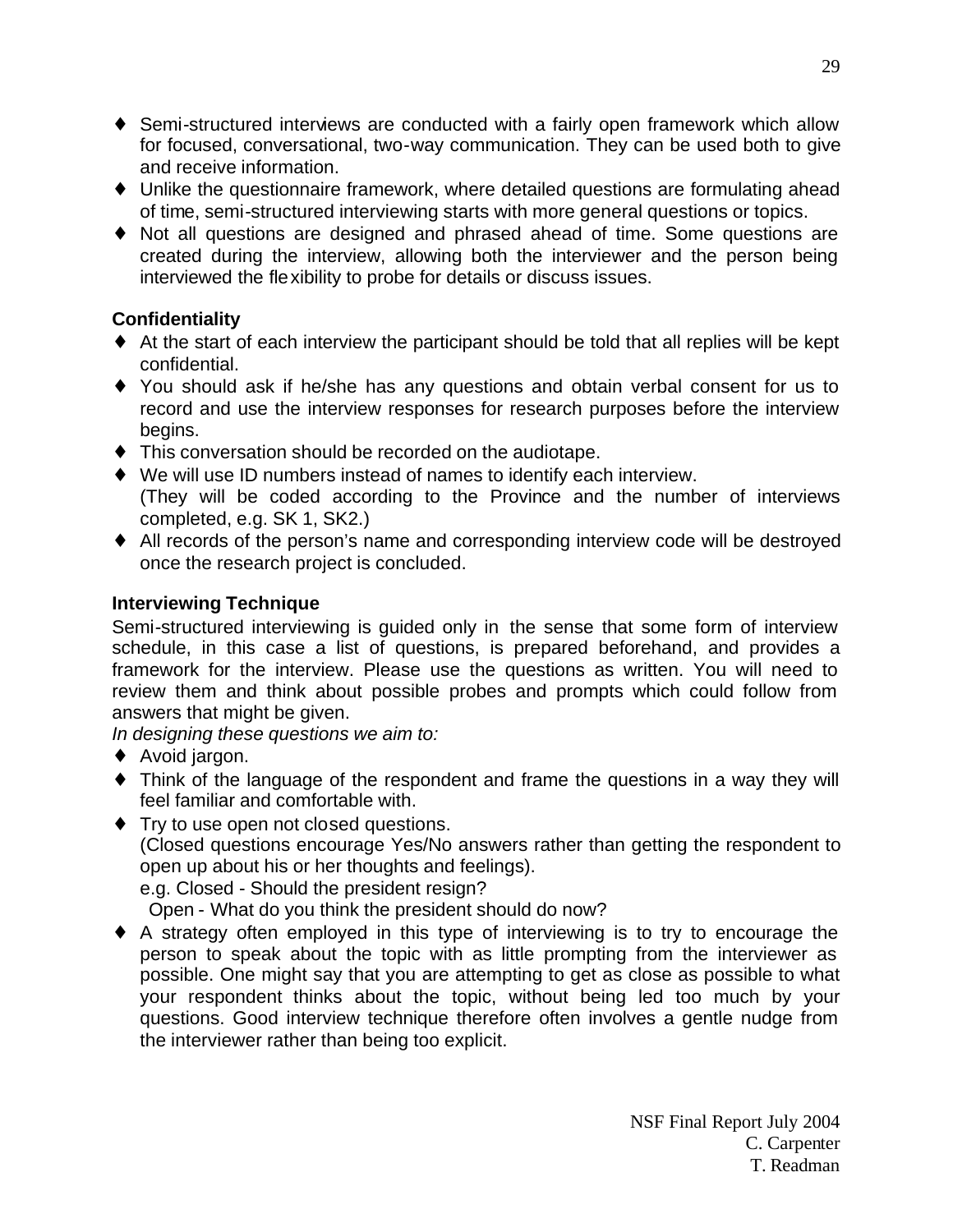- ♦ If the respondent has difficulty, says he or she doesn't understand, gives a short or tangential reply, then the interviewer can move to the prompt which is more specific. Hopefully this will be enough to get the participant talking.
- ♦ It may not be necessary to ask ALL of the proposed questions. The participant may provide comprehensive information in answering earlier questions which may render some of the other questions redundant.
- ♦ Make sure you are really entering the personal/social life world of the participant rather than forcing him or her, perhaps reluctantly, to enter yours.

## **Recording the Interviews**

- ♦ Before you conduct your first interview you will need to pick up 2 cassette recorders from the Neil Squire Foundation branch office in your region. You will need to familiarise yourself with their operation prior to conducting interviews.
- ♦ Each interview must be recorded on both machines so that we have a back-up tape in case of equipment failure.
- ♦ You will also need a power supply and/or batteries for each cassette recorder.
- ♦ If you are using mains power you will also need an extension cord with power bar to accommodate both cassette recorders.
- ♦ If you are using batteries please make sure they have sufficient charge in them to last for the whole interview.
- ♦ You will also need two 90-minute cassette tapes for each interview one for each machine.
- ♦ At the start of each interview conduct a short test to make sure that both you and the participant are being picked up satisfactorily by the cassette recorder. If either are too faint then move the cassette recorder (or external microphone if you are using one) nearer to that person.
- ♦ You must remember to turn over the cassettes in both machines at the end of side A in order to capture the entire interview.
- ♦ At the end of the interview label each cassette "Neil Squire Foundation Literacy study" and add the participant's code # and the date of the interview.

## **Mailing Instructions**

- ♦ Mail both cassette tapes from each interview via Canada Post "Express Post" to Tim Readman, Project Manager.
- ♦ Please mail them on the day after the interview at the latest.
- ♦ Please pack the tapes in a padded/bubble mailer and mark the outside 'Fragile'.
- ♦ The following information will be sent by each interviewer after each interview via email to Tim Readman, Project Manager, for reference purposes. This will be kept in a secure place.

| Interview ID #:        |         |
|------------------------|---------|
| <b>Respondent Name</b> |         |
| Age:                   | Gender: |
| Address:               |         |
| Phone:                 |         |
| E-mail:                |         |

30